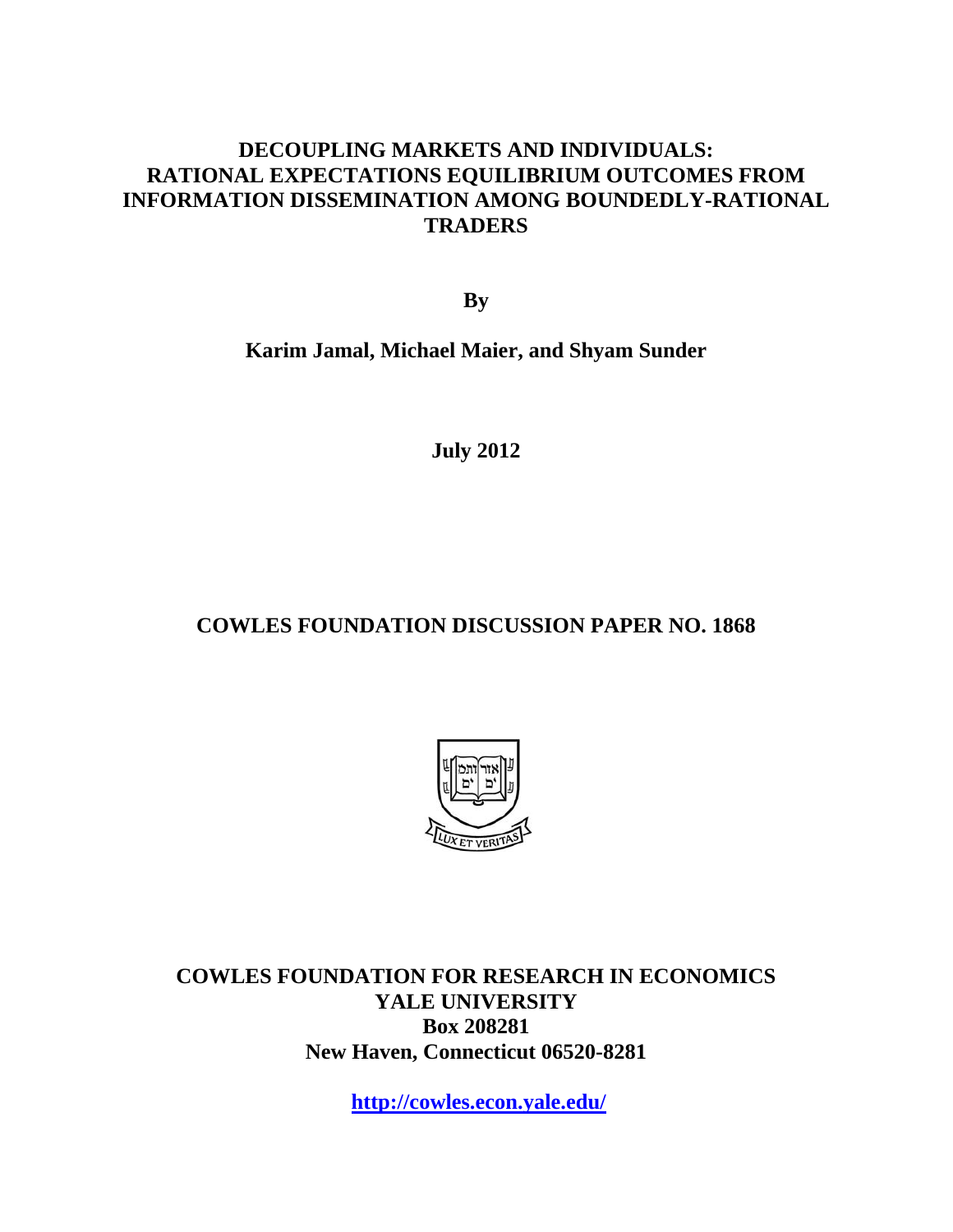## **Decoupling Markets and Individuals: Rational Expectations Equilibrium Outcomes from Information Dissemination among Boundedly-Rational Traders**

Karim Jamal, University of Alberta Michael Maier, University of Alberta Shyam Sunder, Yale University

## **Abstract**

Attainment of rational expectations equilibria in asset markets calls for the price system to disseminate traders' private information to others. It is known that markets populated by asymmetrically-informed profit-motivated human traders can converge to rational expectations equilibria. This paper reports comparable market outcomes when human traders are replaced by boundedly-rational algorithmic agents who use a simple meansend heuristic. These algorithmic agents lack the capability to optimize; yet outcomes of markets populated by them converge near the equilibrium derived from optimization assumptions. These findings suggest that market structure is an important determinant of efficient aggregate level outcomes, and that care is necessary not to overstate the importance of human cognition and conscious optimization in such contexts

### *JEL Codes:C92, D44, D50, D70, D82, G14*

*Keywords*: bounded rationality, dissemination of asymmetric information, efficiency of security markets, minimally-rational agents, rational expectations, and structural properties of markets.

July 29, 2012

© 2012. Comments are welcome: Conversations with Martin Shubik on the subject are gratefully acknowledged. Authors are responsible for the paper. Contacts: Karim Jamal karim.jamal@ualberta.ca; Michael Maier msmaier@ualberta.ca; Shyam Sunder shyam.sunder@yale.edu.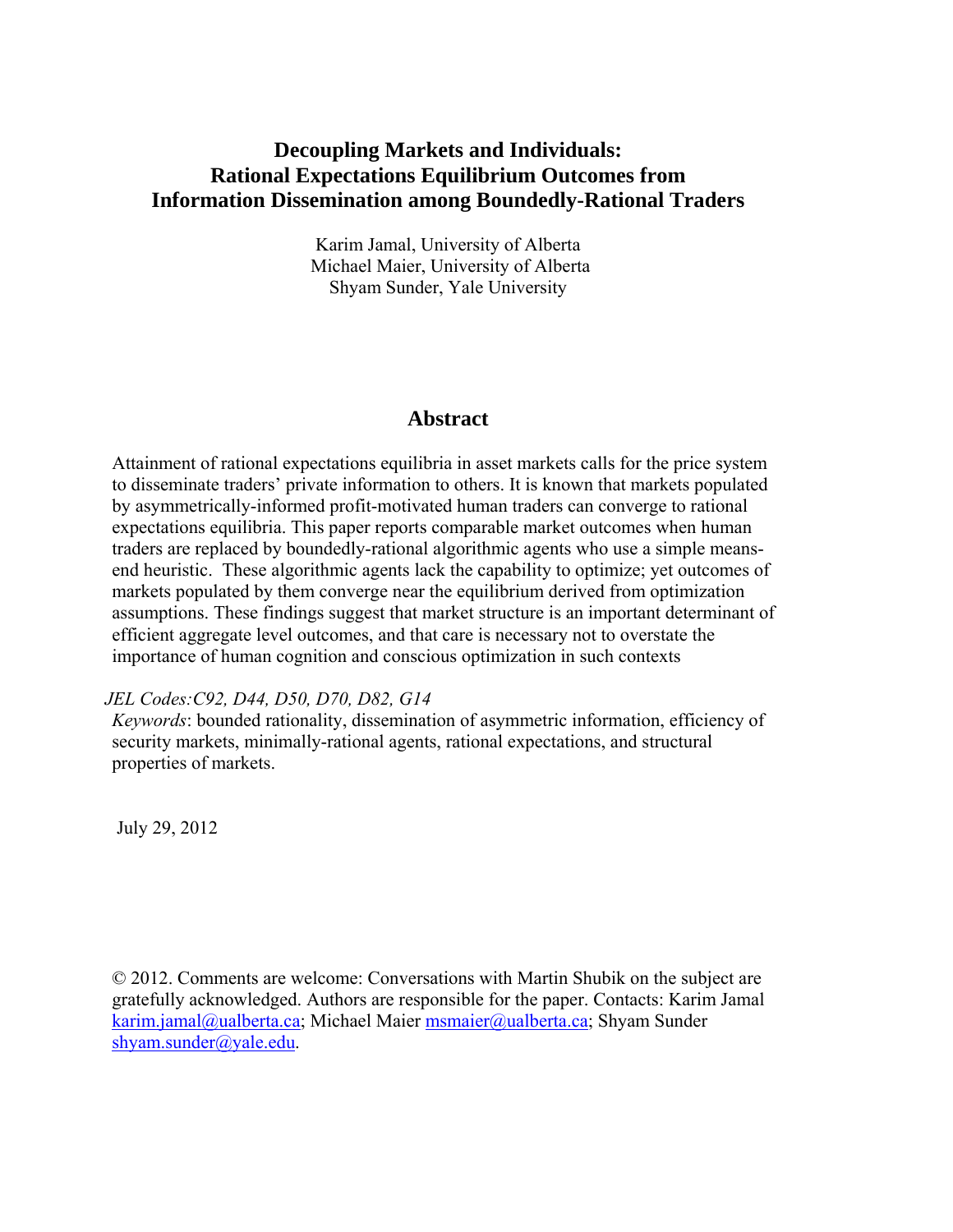## **Decoupling Markets and Individuals: Rational Expectations Equilibrium Outcomes from Information Dissemination among Boundedly-Rational Traders**

*Our knowledge of the very narrow limits of human rationality must dispose us to doubt that business firms, investors or consumers possess either the knowledge or computational ability that would be required to carry out the rational expectations strategy.* 

Herbert Simon (1969)

*The claim that the market can be trusted to correct the effect of individual irrationalities cannot be made without supporting evidence, and the burden of specifying a plausible corrective mechanism should rest on those who make this claim.* 

Tversky and Kahneman, 1986, p. S275).

*The principal findings of experimental economics are that impersonal exchange in markets converges in repeated interaction to the equilibrium states implied by economic theory, under information conditions far weaker than specified in the theory.* 

Vernon Smith (2008)

#### **1. Introduction**

 A central feature of economic theory is derivation of equilibrium in economies populated by agents who maximize some well-ordered function such as profit or utility. Although it is recognized that actions of economic agents are subject to institutional constraints and feedback (North 1990), exploration of the extent to which equilibrium arises from characteristics of the institutional environment, as opposed to the behavior of individuals, has been limited; Becker (1962) being a notable exception. The normal modeling technique is to ascribe sophisticated computational abilities to a representative agent to solve for equilibrium (Muth 1961).

 In Sciences of the Artificial, Simon (1969, Chapter 3) questioned the plausibility of human agents, with their limited cognitive abilities, forming rational expectations by intuition.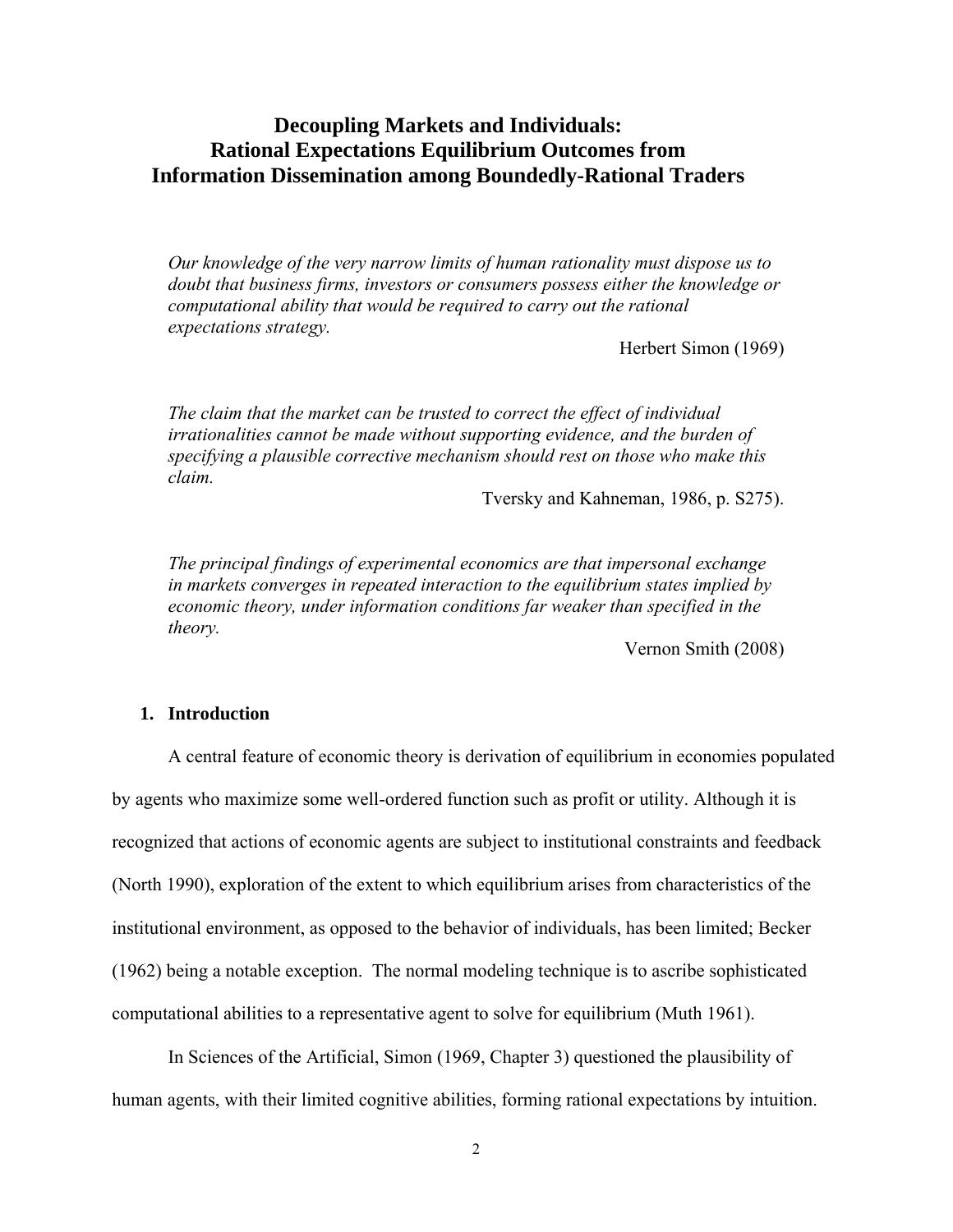Accumulated observational evidence on these cognitive limits of individuals shifted the burden of proof, and led to calls for evidence that markets can overcome such behavioral limitations (Tversky and Kahneman 1986 quoted above; Thaler 1986).

 Laboratory studies of markets populated by asymmetrically-informed profit-motivated human subjects have revealed that their aggregate level outcomes tend to converge near the predictions of rational expectations theory (Forsythe, Palfrey and Plott 1982; Plott and Sunder 1982—henceforth PS, 1988; and Forsythe and Lundholm 1990). However, since complex patterns of human behavior can only be inferred from actions, not observed directly, it is difficult to know from such experiments which elements of trader behavior and faculties are necessary or sufficient for various kinds of markets to attain their theoretical equilibria. This difficulty has led some to claim that inability of human beings to optimize by intuition implies that economic theories based on optimization assumptions are prima facie invalid (Tversky and Kahneman 1986).

 Such doubts about the achievability of mathematically derived equilibria, when individual agents are not able to perform complex optimization calculations, are understandable. From a constructivist point of view (Smith 2008), rational expectations equilibria place heavy demands on individual cognition to learn others' preferences or strategies, and to arrive at unbiased estimates of underlying parameters of the economy by observing market variables. In theory, disseminating and detecting information in markets calls for bootstrapping—rational assessments are necessary to arrive in equilibrium and such assessments require observation of equilibrium outcomes. Cognitive and computational demands on individuals to arrive at economic equilibria, especially rational expectations equilibria, are quite high, generating questions about the plausibility of equilibrium models (Simon 1969).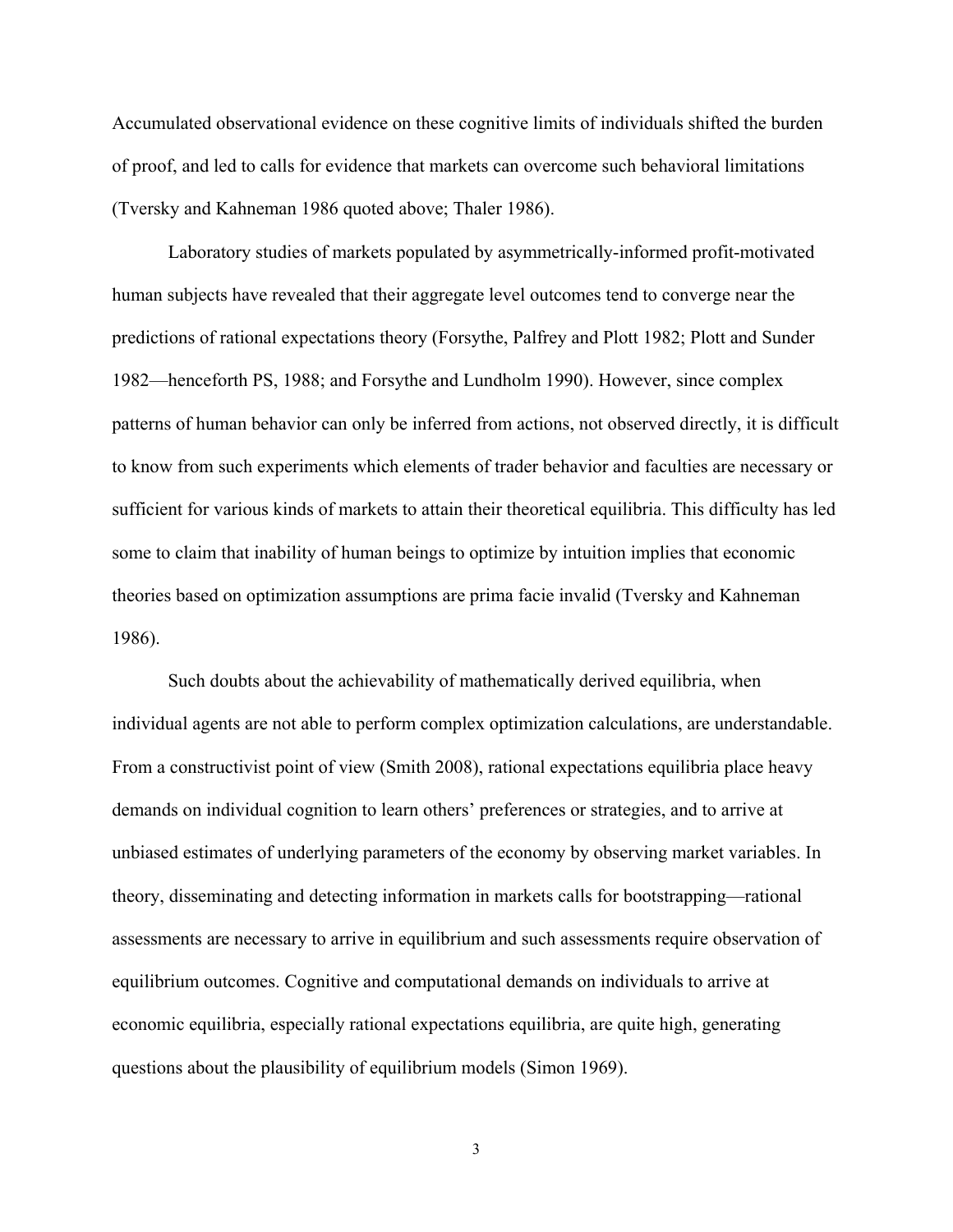Replacing humans by simple algorithms can allow us to decompose the complexity of trader behavior into simpler elements, and establish causal links between specific characteristics of trader behavior and market outcomes. Using the Gode and Sunder (1993) approach, we find and report that in markets with uncertainty and asymmetric information, simple zero-intelligence adaptive algorithmic traders are able to attain outcomes approximating rational expectations equilibria. Since the statistical distribution of these outcomes is centered near the PS observations of markets with human traders, the convergence of their outcomes to equilibrium can be attributed to the minimal levels of intelligence with which the algorithms are endowed. Since this level of intelligence is far less than what is assumed in deriving equilibria, it is reasonable to infer that the convergence of markets to rational expectations equilibria emerge mainly from the properties of the market and simple and plausible decision heuristics, rather than from complex and sophisticated optimization (Becker 1962, Gigerenzer et al., 1999, and Smith 2008).

#### **1.1 Background**

 Economic theory is commonly understood to require individual agents to have sophisticated information processing capabilities and maximization objectives. However an alternative conceptualization of how equilibria are attained is that market structure generates constraints which guide human behavior without making extensive computational demands on individual problem solving. This conceptualization of structure builds on the work of Becker (1962), Smith (1962) and Gode and Sunder (1993). Becker (1962) showed that the downward slope of demand and the upward slope of supply functions arise from individuals having to act within their budget constraints, even if they choose randomly from their opportunity sets. Smith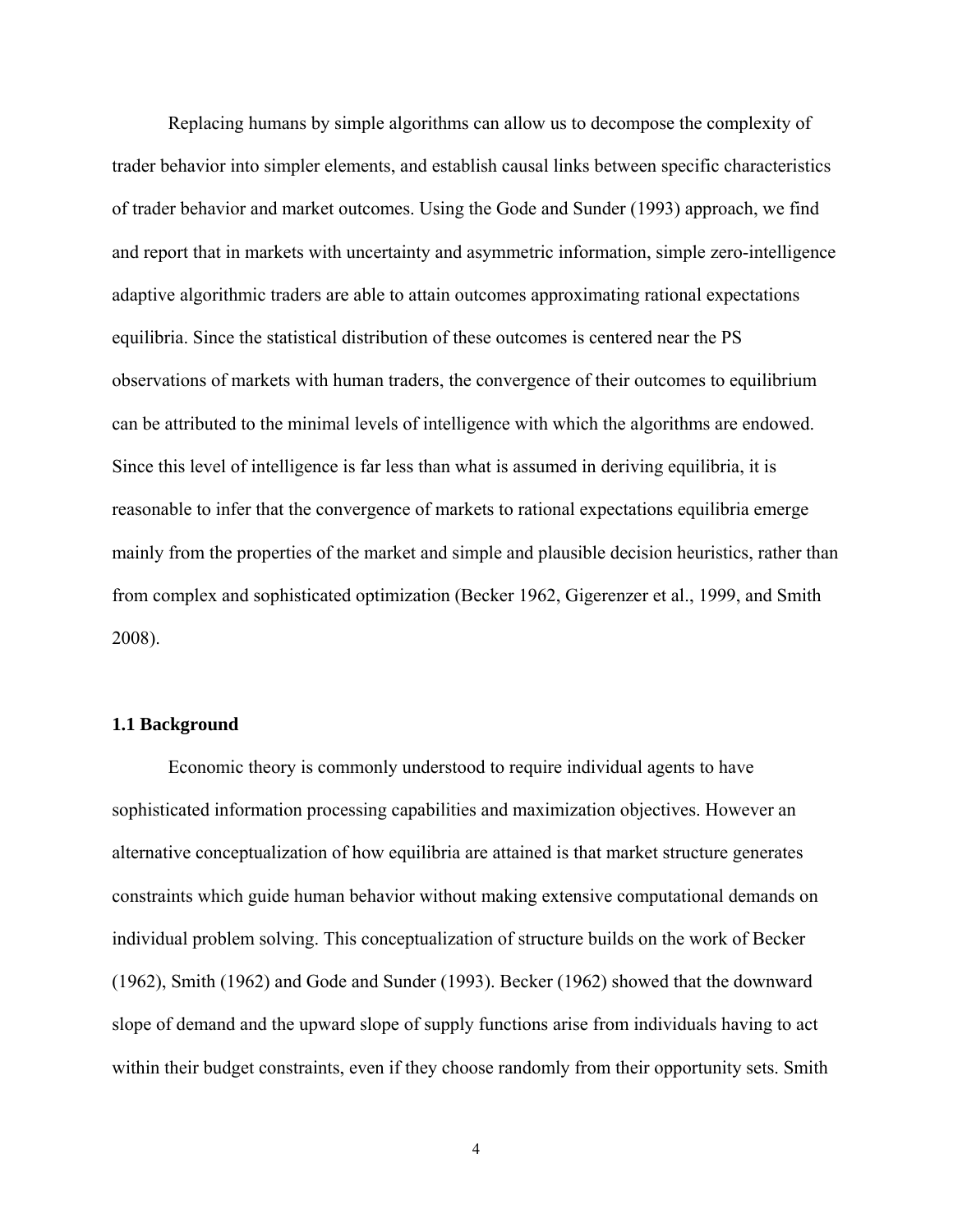(1962) reported that classroom double auction markets populated by a mere handful of profitmotivated student traders with minimal information arrive in close proximity of Walrasian equilibrium. Moreover, Smith's auction markets had little resemblance to the tâtonnement story used to motivate theoretical derivations.

 Gode and Sunder (1993) put Becker's constrained random choice together with Smith's double auctions and reported the results of computer simulations of simple double auctions populated by ZI (for "zero intelligence") algorithmic traders who bid or ask randomly within their budget constraints (i.e., buyers do not bid above their private values and sellers do not ask below their private costs). Although these traders do not remember, optimize, seek higher profits, or learn, simulated markets populated by such traders also reach the proximity of their theoretical equilibria, especially in their allocative efficiency. In simple double auctions without uncertainty or information asymmetry, theoretical equilibria are attainable with individuals endowed with only minimal levels of intelligence (not trading at a loss). Jamal and Sunder (1996) extended the results to markets with shared uncertainty with algorithmic agents using means-end heuristic (henceforth M-E,) developed by Newell and Simon (1972).

 PS found that markets with uncertainty and asymmetrically distributed information (with two or three states of the world) disseminate information and converge near rational expectations equilibria when populated with profit-motivated human traders. The present paper examines whether the PS results can also be achieved without profit maximization on the part of traders. Do minimally intelligent traders using the M-E heuristic also yield market outcomes predicted by rational expectations?

 Substitution of human subjects of traditional laboratory markets by algorithmic agents using M-E heuristic has the advantage of helping us gain precise control of traders' information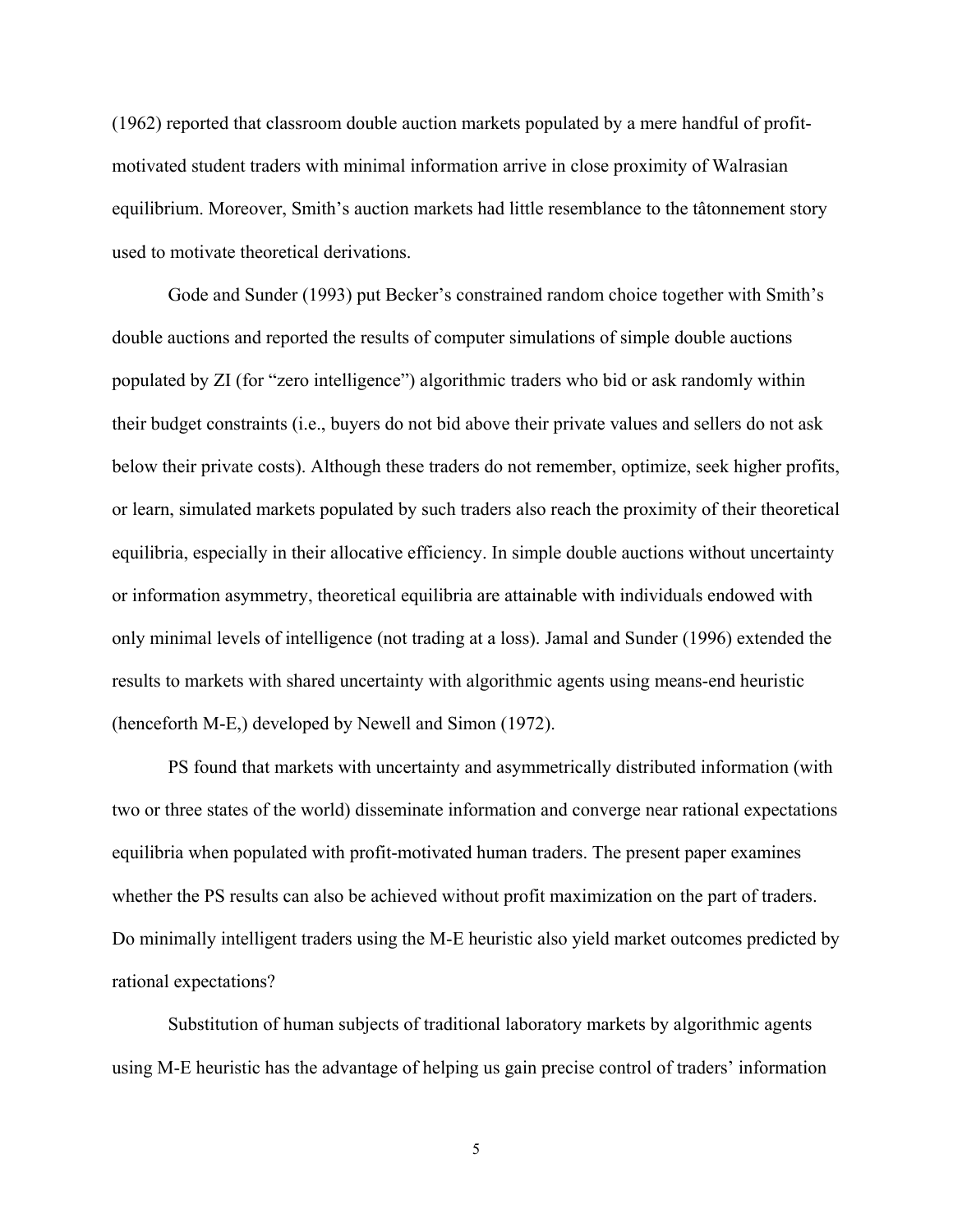processing and decision making (i.e., "cognitive") abilities and process. This control allows us to hold trader "cognition" constant at a specified level and explore the outcome properties of market structures and environment. In contrast, we can neither observe nor hold invariant the cognitive processes used by human traders (also, see Angerer et al. 2011; and Huber et al. 2010, 2011). Moreover, use of algorithmic traders enables us to run longer computational experiments, randomize parameters in the experimental setting, and conduct replications without significant additional cost in time or money.

The paper is organized in four sections. The second section describes a simple M-E heuristic used by minimally-intelligent algorithmic traders in a double auction market. In the third section, we implement this heuristic in a market where some traders have perfect insider information (while others have no information) and compare the simulation results with data from the profit-motivated human experiments reported by PS. The fourth section presents the implications of the findings and some concluding remarks.

#### **2. Means-End Heuristic**

Simon (1955) proposed bounded rationality as a process model to understand and explain how humans, with their limited knowledge and computational capacity behave in complex settings. He postulated that humans develop and use simple heuristics to seek and attain merely satisfactory, not optimal, outcomes. To understand human problem-solving Newell, Shaw and Simon (1957) developed General Problem Solver (GPS). Newell and Simon (1972) adduced a large body of data which show that GPS is a robust model of human problem-solving in a wide variety of task environments. The key heuristic used by GPS is means-ends analysis (M-E or the heuristic of reducing differences). Gigerenzer et al. (1999) have focused on the usefulness and effectiveness of fast and frugal heuristics like M-E in human life, whereas Tversky and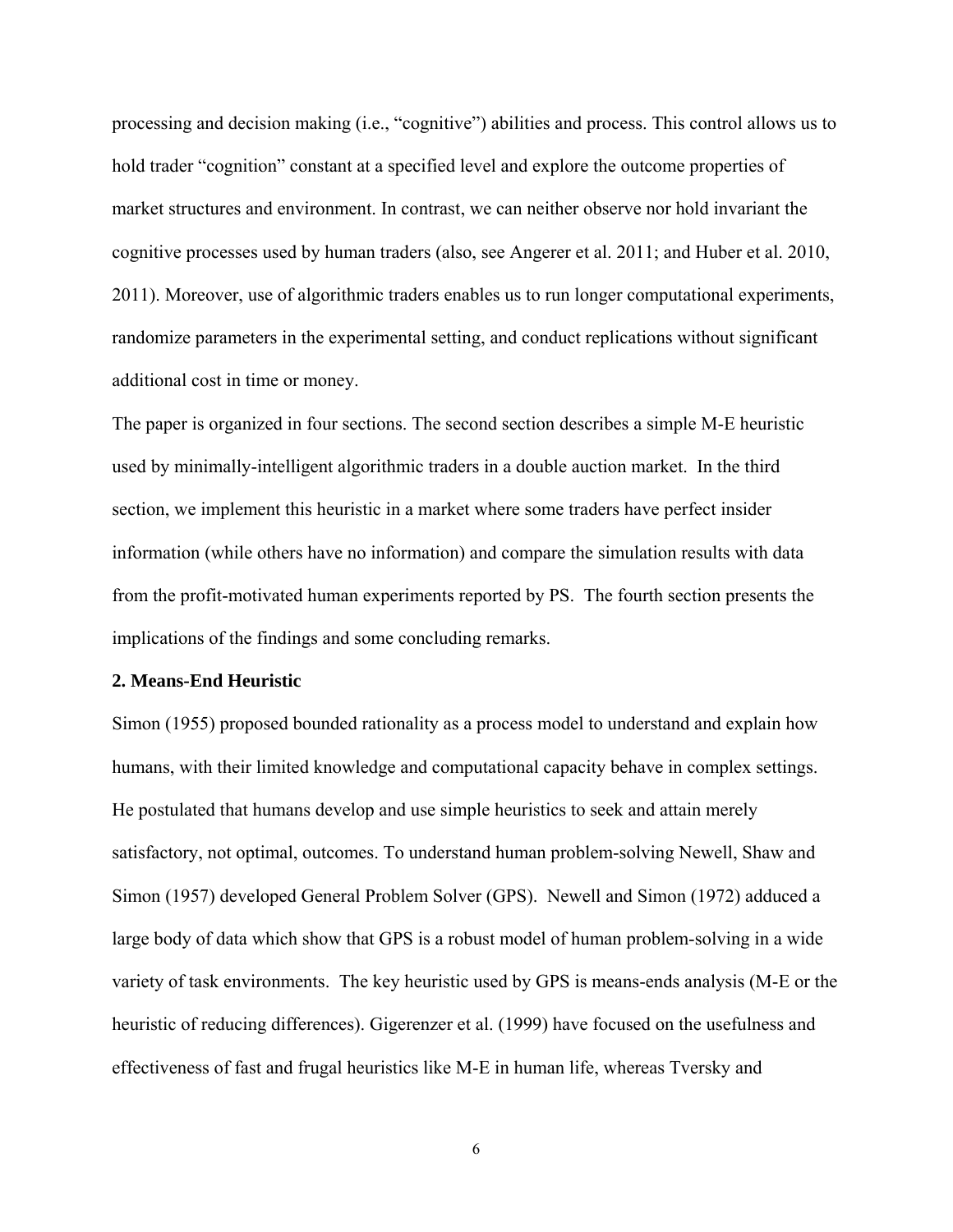Kahneman (1974) have documented a similar heuristic which they relabeled as "anchor and adjust." GPS recognizes knowledge states, differences between knowledge states, operators, goals, sub-goals and problem solving heuristics as entities. GPS starts with an initial (or current) knowledge state, and a goal or desired knowledge state. GPS then selects and applies operators that reduce the difference between the current state and the goal state. The M-E heuristic for carrying out this procedure can be summarized in four steps: (i) compare the current knowledge state a with a goal state b to identify difference d between them; (ii) find an operator o that will reduce the difference d in the next step; (iii) apply the operator o to the current knowledge state a to produce a new current knowledge state a\* that is closer to b than a ; and (iv) repeat this process until the current knowledge state a\* is acceptably close to the goal state b. Knowledge states of traders can be represented as aspiration levels (Simon 1956) that adjust in response to experience. The M-E heuristic for a trader thus requires a mechanism for setting an initial aspiration level, and a method for adjusting these levels in light of experience (e.g., Jamal and Sunder 1996).

#### **2.1 Market Environment**

 Market environment is defined by four elements: (1) uncertainty, (2) distribution of information, (3) security payoffs, and (4) rules of the market. Following PS we examine markets with either two  $(X \text{ and } Y)$  or three  $(X, Y, \text{ and } Z)$  states of the world, where each state si occurs with a known probability  $\pi i$ . One half of the traders in the markets are informed about the realized state of the world before the trading starts each period, while the other half are uninformed. At the beginning of each period, each trader is endowed with two identical securities which pay a single state contingent dividend DX<sub>j</sub> at the end of the trading period. There are three types of traders and each trader type gets a different dividend in a given state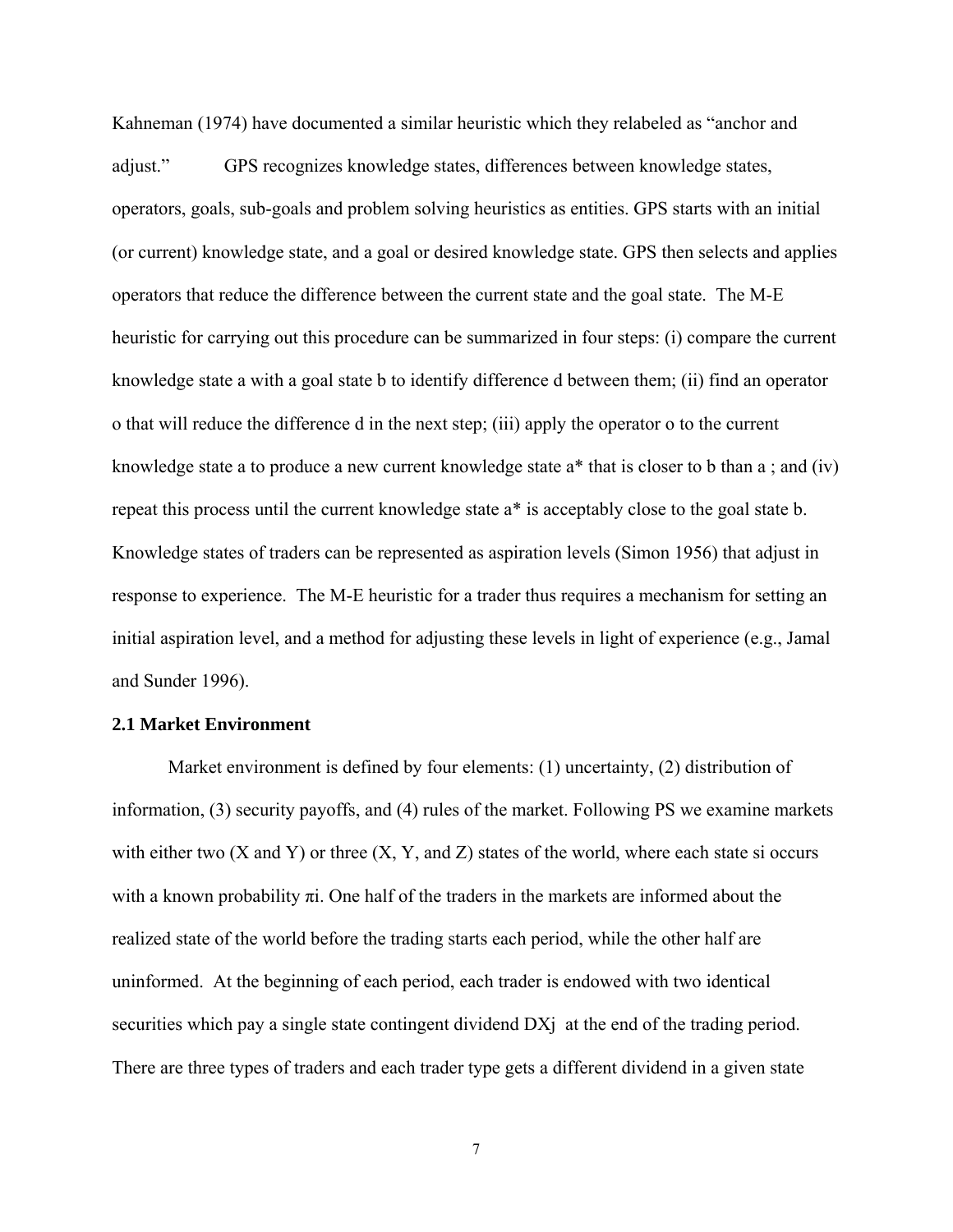(e.g., state x - see Table 1). The rules of the double auction are as follows: after a bid or ask is generated (see section 2.3 for details on bid/ask generation), the highest bid price is compared to the lowest ask price. If the bid price is equal to or greater than the ask price a trade occurs. The recorded transaction price is set to be equal to the midpoint between the bid and ask prices.

----------------------------------------------------------------------------------------- Insert Table 1 about Here -----------------------------------------------------------------------------------------

#### **2.2 Implementing M-E Heuristic**

We implement the M-E heuristic in two steps. First, each agent's initial knowledge state (aspiration level) is set equal to the expected value of the payoff based on its private information. The second step implements the idea that subjects without perfect information make gradual adjustments by applying weight  $\gamma$  ( $0 \leq \gamma \leq 1$ ) to newest observed price  $P_t$ , and weight (1-  $\gamma$ ) to the past Current Aspiration Level (*CALt*). This process can be represented as a first order adaptive process:

$$
CALt+1 = (1 - \gamma) CALt + \gamma Pt.
$$
 (1)

If  $CAL<sub>0</sub>$  is the initial value of  $CAL<sub>t</sub>$ , by substitution,

$$
CAL_{t+1} = (1 - \gamma)^{t+1} CAL_0 + \gamma ((1 - \gamma)^t P_1 + (1 - \gamma)^{t-1} P_2 + ... + (1 - \gamma) P_{t-1} + P_t).
$$
 (2)

 In the context of double auction markets, these two elements of the M-E heuristic setting an initial aspiration level and gradually adapting it in light of observed transaction prices—can be interpreted in appropriate ways. We describe the structure of each market, the implementation of the heuristic in that market, followed by an examination of the simulation outcomes, and a comparison of these outcomes with the previously reported results obtained in laboratory experiments with profit-motivated human subjects.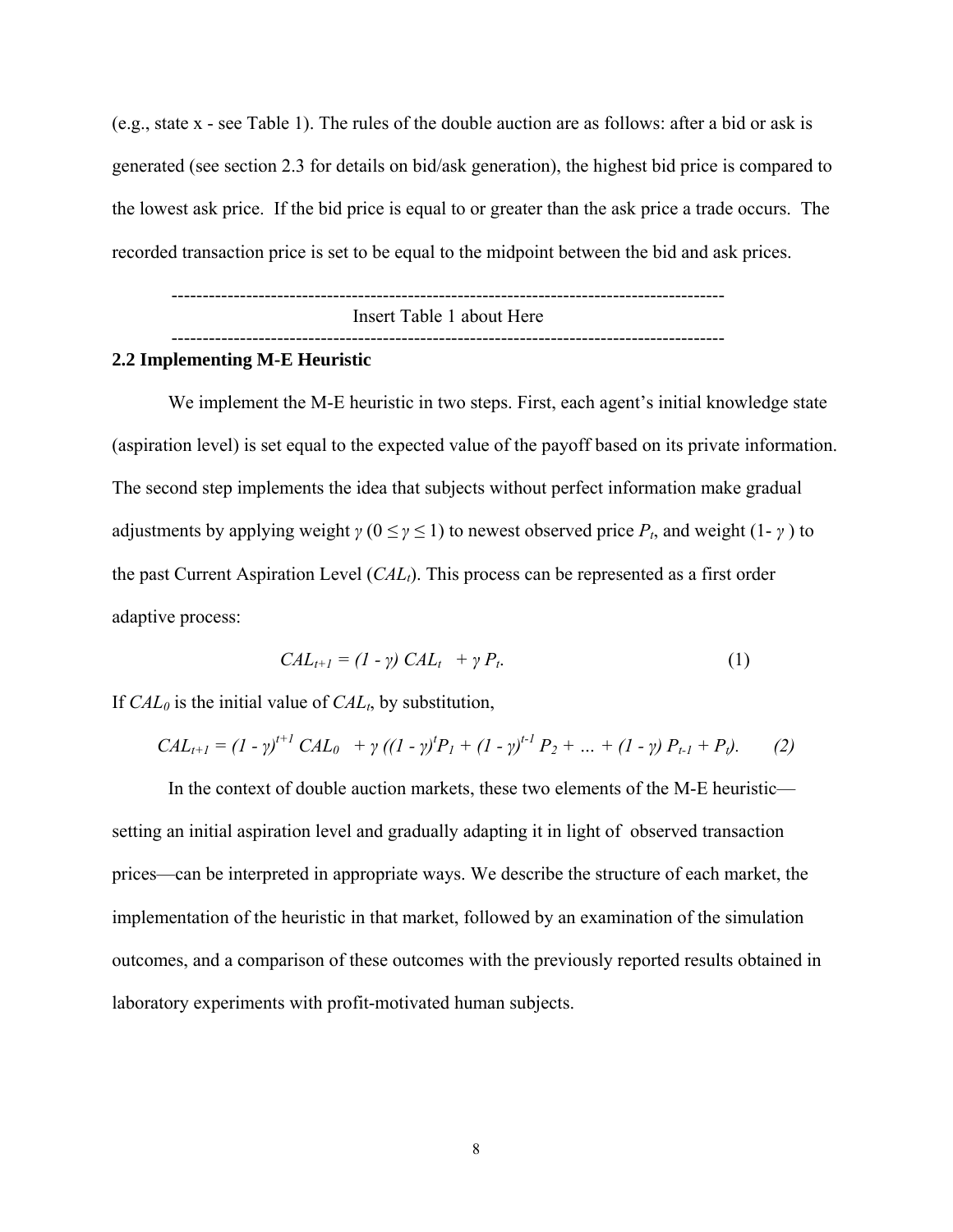#### **2.3 Minimally Intelligent Algorithmic Agents**

Algorithmic agents deployed in these markets use an M-E heuristic to estimate a "current aspiration level" (*CAL*), and use the *CAL* to implement a Zero-Intelligence (ZI) strategy after Gode and Sunder (1993) consisting of bidding randomly below and asking above their aspiration levels. Traders draw a uniformly distributed random number between 0 and an upper limit of 1*.*  If number drawn is less than or equal to 0.5, the trader will generate a bid. If the number drawn is greater than 0.5, an ask will be generated. If the action is a bid, then the amount of the bid is determined by drawing a second randomly generated number between a lower bound of 0 and an upper bound of the individual trader's *CAL*. This bid is then compared to the highest bid that currently exists in the market. If the new bid is higher than the existing highest bid, the new bid becomes the new highest bid in the market. Correspondingly, if the action is an ask, then the amount of the ask is determined by generating a second random number in the range having a lower bound of the traders *CAL* and an upper bound of 1. This newly generated ask is then compared to the existing lowest ask in the market. If the new ask is less than the existing ask, then the new ask becomes the new lowest ask in the market. Bids and asks are generated randomly, distributed independently, identically, and uniformly over these ranges (see Figure 1). These algorithmic agents are myopic, making no attempt to anticipate, backward induct, or theorize about the behavior of other traders. They simply use the knowledge of observable past market events (transaction prices) to estimate their opportunity sets, and choose randomly from these sets.

Insert figure 1 about here

These markets are populated in equal numbers by traders of each payoff type who are, and are not, informed about the realized state of world. As shown in Figure 2, the informed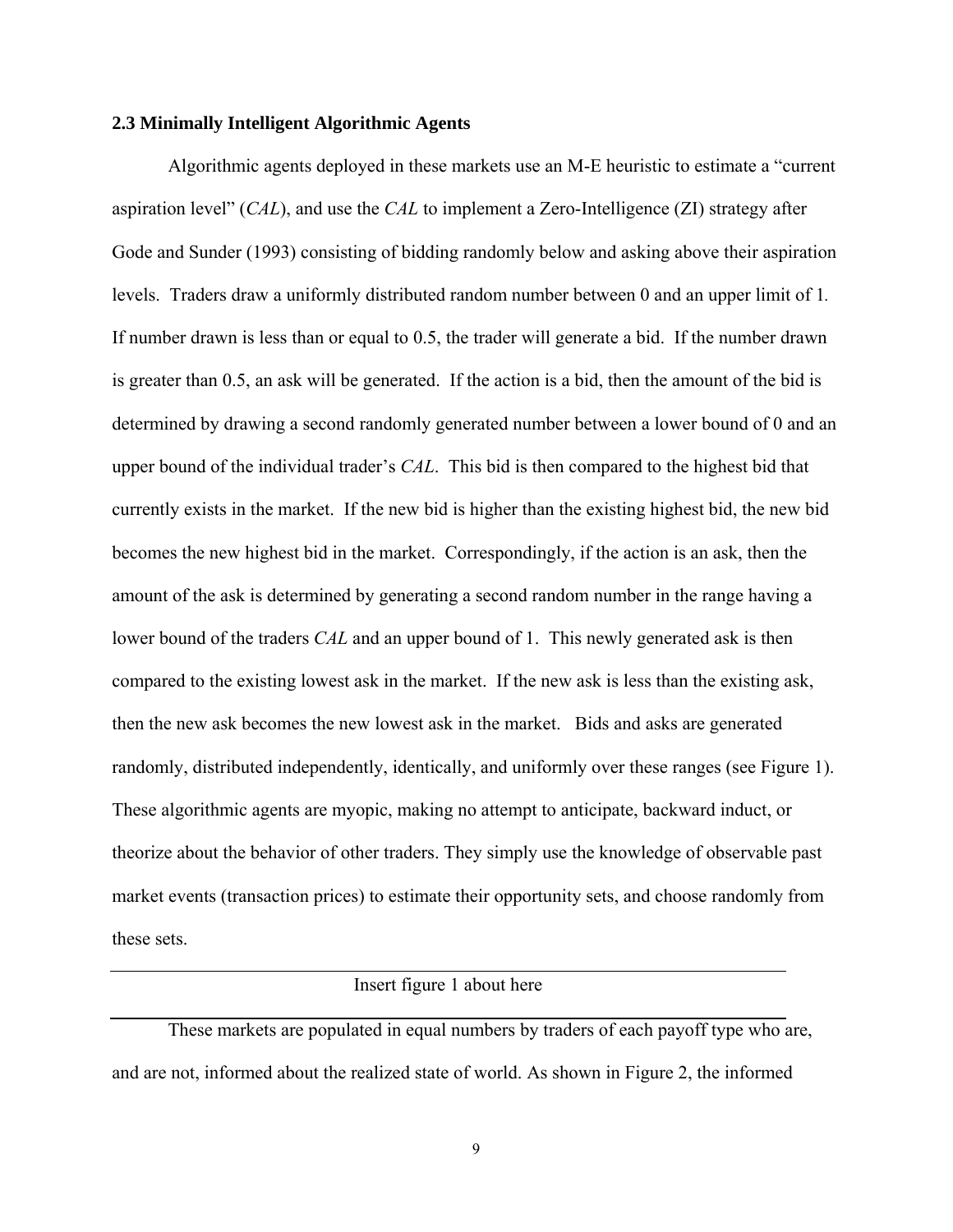algorithmic traders begin by setting their initial *CAL* using the perfect signal they have about the realized state of the world for any given trader type *j*:

If realized state = X, 
$$
CAL_X = D_{Xj}
$$
  
If realized state = Y,  $CAL_Y = D_{Yj}$  (3)<sup>1</sup>

 The uninformed traders of type *j* use their unconditional expected dividend value to set their initial *CAL* using the prior state probabilities:

$$
CALj = Pr(X) * (DXj) + Pr(Y) * (DYj)
$$
 (4)<sup>2</sup>

 Since they know the state with certainty, informed traders do not update their *CAL*s in response to observed transactions; they learn nothing about the state of the world from transaction prices.<sup>3</sup> Uninformed traders of every dividend type, however, update their *CALs* after each transaction using the M-E heuristic (i.e., first order adaptive process):

$$
CALt+1 = (1-γ) (CALt) + (γPt),
$$
\n(5)

with a given randomly chosen value of the adaptive parameter  $\gamma$  for the simulation (see Section 2.4 below). Submission of bids and asks continues with the updated *CALs* serving as constraints on the opportunity sets of traders until the next transaction occurs, and this process is repeated for 10,000 cycles to the end of the period. At the end of each period the realized state is revealed to all traders, dividends are paid to their accounts, and each trader's security endowment is refreshed for the following period. The uninformed algorithmic traders carry their end-of-period *CAL* forward and use it in the following period.<sup>4</sup>

 $\overline{a}$ 

<sup>&</sup>lt;sup>1</sup> For 3-state markets, if realized state = *Z*,  $CAL<sub>Y</sub> = D<sub>Zj</sub>$ .

<sup>&</sup>lt;sup>2</sup> For 3-state markets,  $CAL<sub>i</sub> = Pr(X)*(D<sub>X<sub>i</sub></sub>) + Pr(Y)*(D<sub>Y<sub>i</sub></sub>) + Pr(X)*(D<sub>Z<sub>i</sub></sub>).$ 

<sup>&</sup>lt;sup>3</sup> The informed traders could, for example, learn that in some states market prices are higher than their own dividend in that state, and thus raised their *CAL* to that higher level. Human traders, presumably, make this adjustment but our algorithmic traders do not. We should not, therefore, expect the markets with these minimally-intelligent agents to behave identically to the human markets.

<sup>&</sup>lt;sup>4</sup> At this stage, it would have been possible for the agents to keep track of the prices associated with each realized state and use this information in subsequent periods. In the spirit of minimal intelligence, our agents do not do so,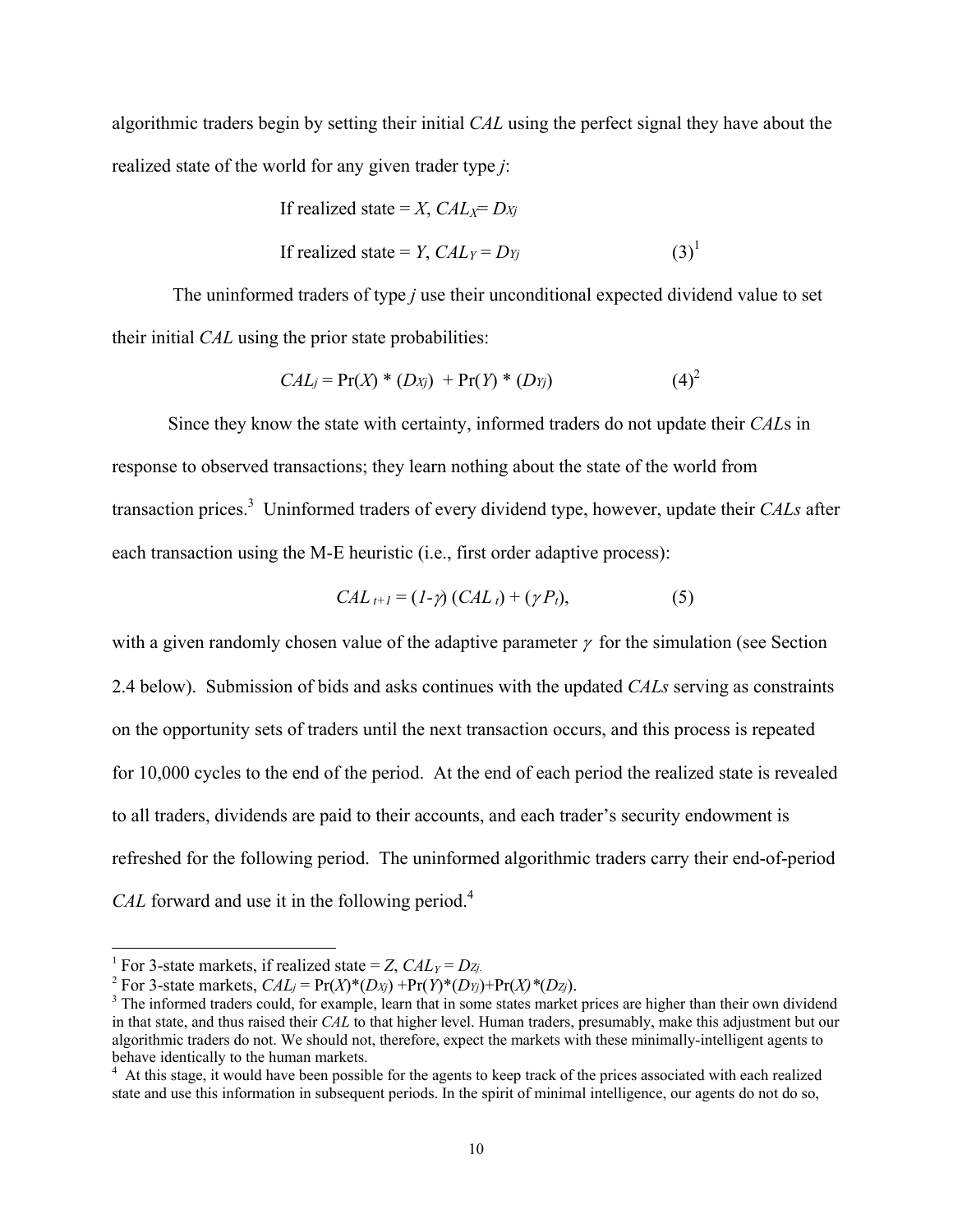In the following period, informed traders again get a perfect signal about the state and set their *CAL* = *D<sub>Xj</sub>* (or *D<sub>Yj</sub>*) depending on whether the signal received is *X* or *Y*. The uninformed traders use their end-of-period *CAL* from the preceding period as *CAL0* to trade and to generate *CAL<sub>1</sub>* after the first transaction, and so on. This process is illustrated in Figure 2.

**Insert Figure 2 about here** 

**-------------------------------------------------------------------------------------------** 

#### **2.4 Experimental Design**

 $\overline{\phantom{a}}$ 

 We use the market design parameters from the PS human experiments for our simulations (see Table 1). We ran 50 replications of four markets numbered 2, 3, 4 and 5 as reported by PS's human experiments (three states in Market 5, and two in the other three markets).<sup>5</sup> The participants were freshly endowed with two securities every period. For each of the 50 replications, the adjustment parameter *γ* was randomly and independently drawn from a uniform distribution *U*(0.05, 0.5). In each market, there are 12 traders who traded single period securities. A random state of nature—*X*, *Y*, (or *Z* in case of 3-states)—was drawn at the start of each period to match the actual realizations observed in the PS markets. Except for a few initial periods (when no trader was informed), and in some final periods (when all traders were informed), six of these twelve traders had perfect inside information and the other six were uninformed. For consistency and ease of reference we identify these markets using the same numbers as used by  $PS.<sup>6</sup>$ 

and uninformed agents simply carry forward their *CAL* from the end of one period to the beginning of the next period. The *CAL* of informed agents responds to a perfect signal about the state realized in each period and is not dependent on experience in previous periods.

<sup>&</sup>lt;sup>5</sup> PS found that the information structure of their Market 1 was too complex for it to reach rational expectations equilibrium in less than a dozen periods. Accordingly, we have not tried to replicate that market in these simulations. 6 <sup>6</sup> In this paper we only report periods where one half of the traders in the market are informed and the other half are uninformed. We have also simulated periods where all traders were informed, or all were uninformed. The results are not qualitatively different from human participants reported in PS. Full simulation results, including all periods with informed/uninformed traders are available at http://www.zitraders.com. This website also gives an outline of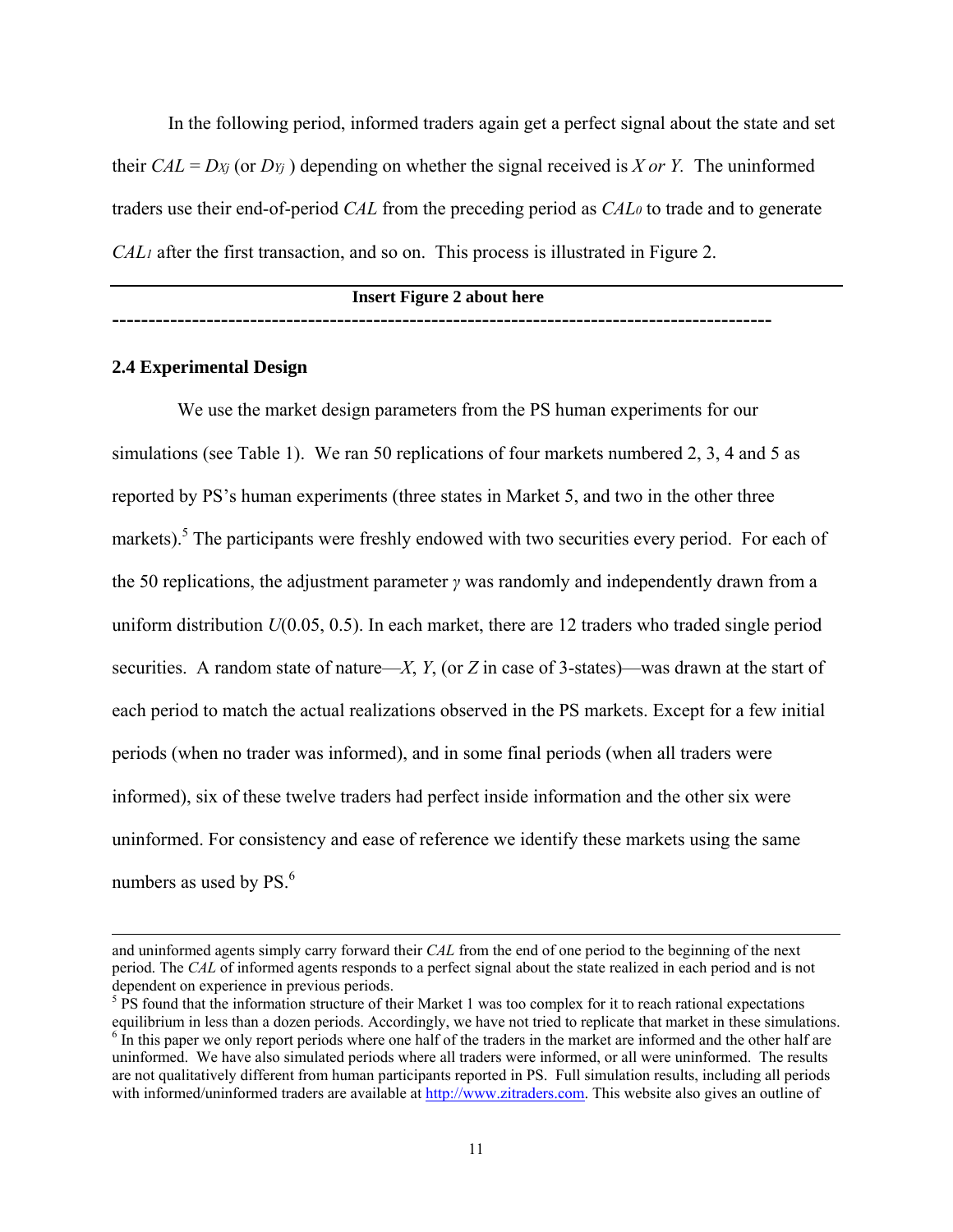In addition to the design parameters, Table 1 also shows the respective equilibrium predictions of prices and allocations of the four markets. These markets were designed by PS such that the price predictions of both the rational expectations and the Walrasian or prior information (PI) equilibria in the high price states (state X in Markets 2, 3, and 4; states X and Y in Market 5) are identical. However, in the low-price state (Y in Markets 2, 3, and 4; Z in Market 5), the price predictions of the two equilibrium models are distinct. Also, as shown in Table 1, the allocation predictions overlap partially in the high-price state(s) but are distinct in the low price state. These differences in equilibrium predictions allowed PS to conclude that behavior of their human participants was better explained by the RE equilibria than the competing PI model.

#### **3. Experimental Results – Markets with Asymmetric Insider Information**

 Figure 3, Panel A shows the time chart of prices observed in five asymmetric information periods of a market populated with profit-motivated human traders reported in PS against the background of rational expectations (RE - solid horizontal line) and Walrasian (PI - broken horizontal line) predictions for respective periods. Panel B shows a time chart of prices from 50 replications and their median (in solid black line) of the same market with M-E heuristic algorithmic traders. The adaptive parameter *γ* is randomly and independently drawn each period from a uniform distribution *U*(0.05, 0.5) and the same value is applicable to all traders. Six of the twelve traders have perfect inside information and the other six are uninformed. Allocative efficiency and trading volume is shown numerically for each period in Panel A of Table 2.

 Panels A and B in Figure 3 indicate: (1) In state *X* (with low RE price of 0.24), transaction prices of both human traders (Panel A) and algorithmic traders (Panel B) approach the RE equilibrium level from above. (2) In state *Y* (with higher RE price of 0.35), transaction

l

the code, and allows visitors to rerun simulations with their own random seeds, and see the charts of market behavior dynamically, as well as obtain data files for further analysis.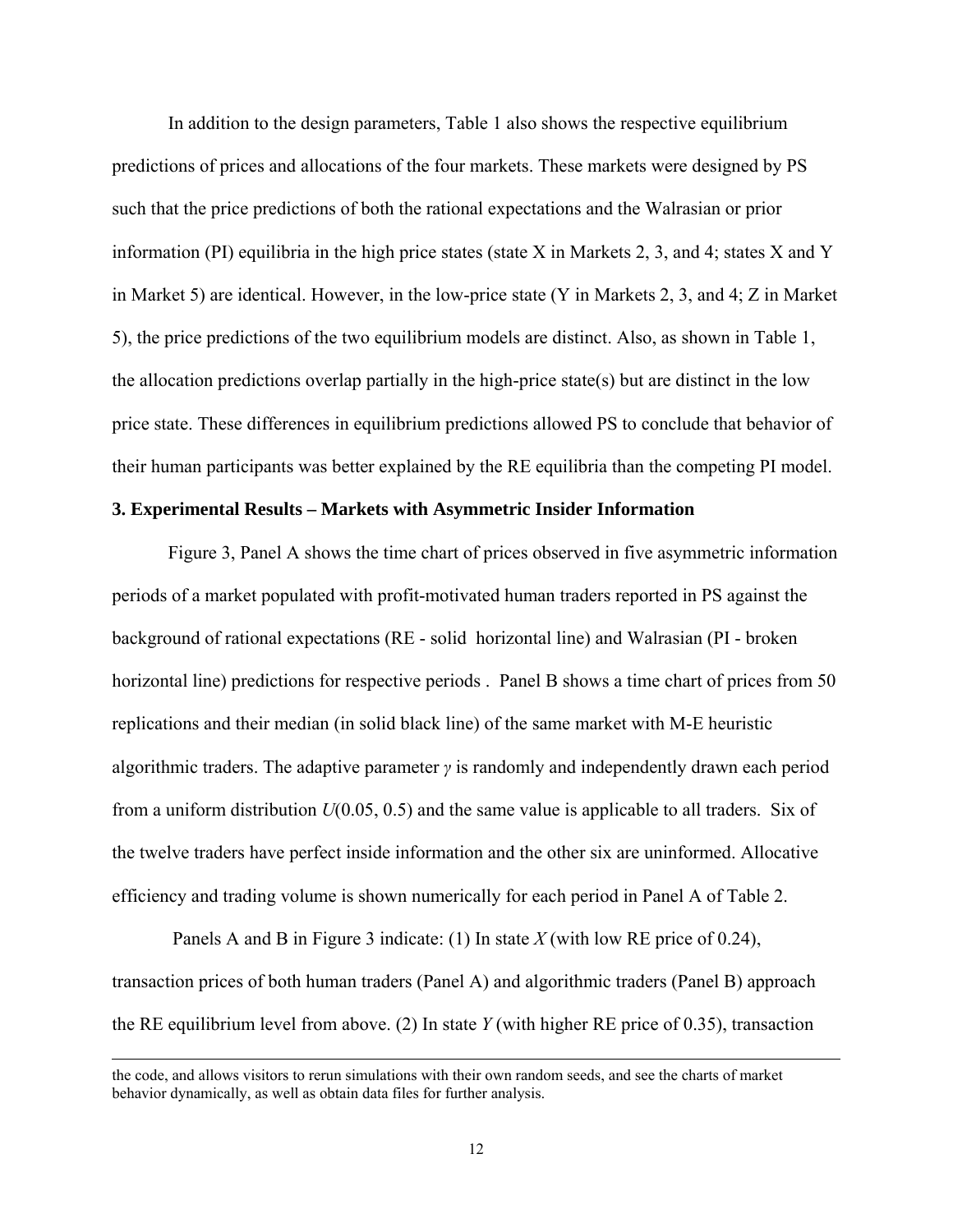prices of both human traders (Panel A) and algorithmic traders (Panel B) generally approach and get close to the equilibrium level from below. (3) As shown in Table 2, in State *X* (low RE price) periods, average trading volume for human traders across the five periods is 19.5 while the average volume for algorithmic traders is 17.5. The allocative efficiency of human trader markets across the five periods is 64%, while efficiency of the simulated markets is 81%. Note that allocative efficiency occurs from having the appropriate number of trades and the securities being acquired by the appropriate type of trader. These efficiency levels (bellow 100) suggest the wrong type of trader is accumulating securities in some periods. In State *Y* (low RE price) periods, human traders' average volume is 19.3 (vs. 23.7 for algorithmic traders) and human trader efficiency is 100%, while algorithmic traders achieve efficiency levels of 99%. This means the appropriate number of trades is taking place, and securities are being held by the appropriate trader type.

 There are also important differences between the two panels: (1) convergence of prices to RE predictions in Panel A (with human traders) is tighter and progressively faster in later periods, as compared to Panel B where there is little change from early to later realizations of the same state (*X* or *Y*). Efficiency results also show human subjects improving over time (when State is X), whereas markets populated with algorithmic traders show less improvement over time.

### ----------------------------------------------------------------------------------------- Insert Figure 3 and Table 2 about Here -----------------------------------------------------------------------------------------

Replication of the 2-state markets with different parameters (Figures 4 and 5 and Table 2) show essentially the same pattern of convergence except that in State *Y* (low RE price) human traders have a tendency to converge quickly to the RE price, especially in later periods (not coming from above or below) whereas the paths with algorithmic traders depend on history in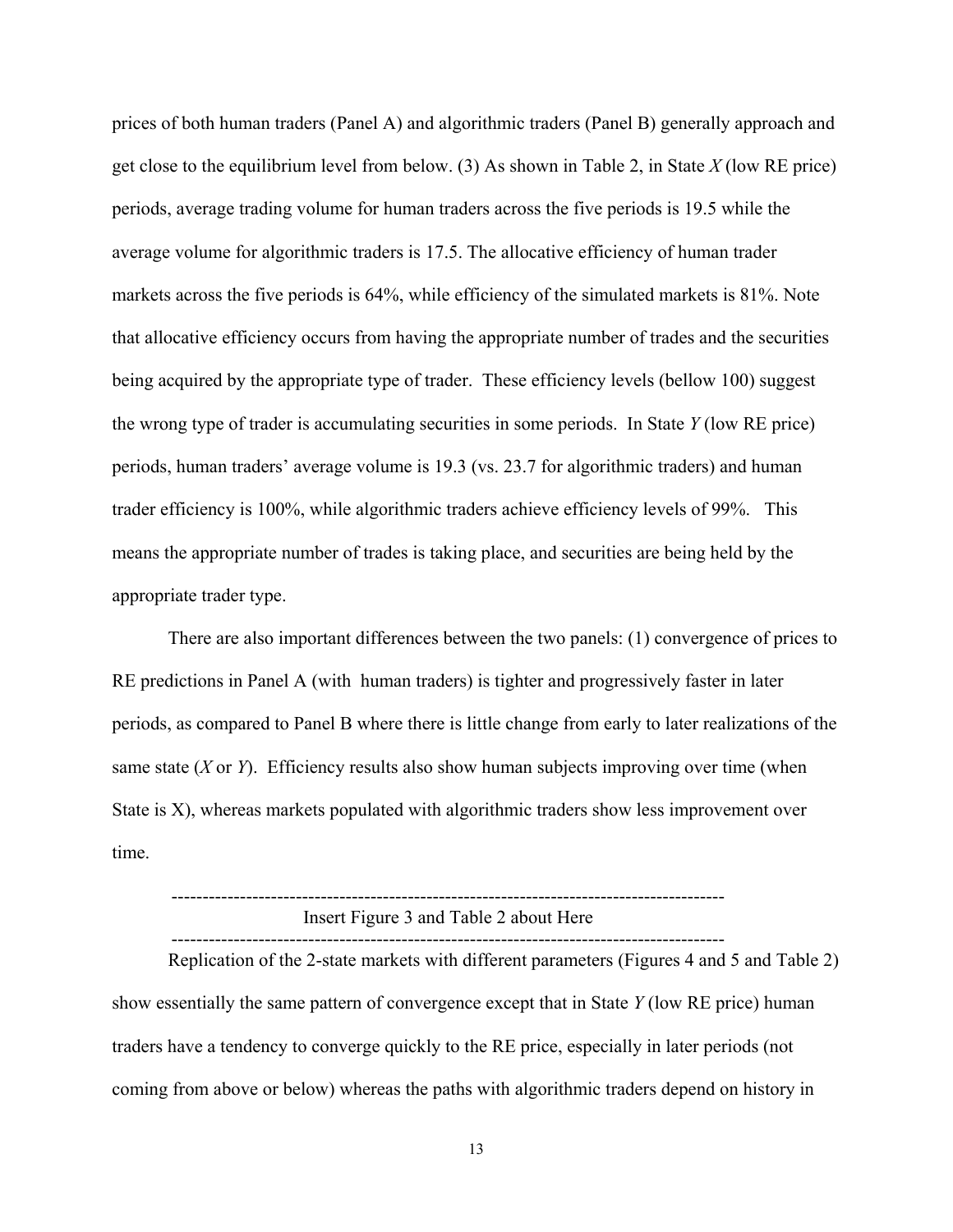the previous period (because the *CAL* from the uninformed is carried forward from previous periods). If the previous period is State *X* (high RE price) the simulation converges from above, and if the previous period is State *Y* (low RE price), the simulation converges from below the RE price. As expected, algorithmic traders adjust slowly and learn myopically without any global awareness of equilibrium prices.

### ----------------------------------------------------------------------------------------- Insert Figures 4 and 5 about Here -----------------------------------------------------------------------------------------

 Figure 6, Panel A displays data for a three-state market reported by PS with human traders, and identical market replicated for this paper with algorithmic traders. Figure 6, Panel B shows a chart of median prices from 50 replications of the same market with minimally intelligent M-E algorithmic traders. In both panels, the solid horizontal line indicates the rational expectations (dashed for PI) equilibrium price for the respective periods. Allocative efficiency and trading volume are shown numerically for each period in Table 2 Panel D, the average efficiency and volume (across 50 replications) are shown numerically.

 Figure 6 indicates: (1) In state *Z* (with high RE price of 0.32), for both human (Panel A) and algorithmic traders (Panel B) transaction prices approach and get close to the RE equilibrium level from below. (2) In state *Y* (with medium RE price of 0.245), transaction prices also generally approach and get close to the equilibrium level from below in both panels. The only exception occurs in Period 11 when the market converges from above in both human and simulated markets. It appears that moving from a high equilibrium price state to a lower price state may cause convergences from above. Otherwise, both humans and our simulated traders tend to be conservative and approach the equilibrium price from below. ((3) Trading volume in all three states is generally greater than the predicted volume of 16 trades. For human traders volume tends to range from 15-23 trades, whereas algorithmic traders volume ranges from 14-24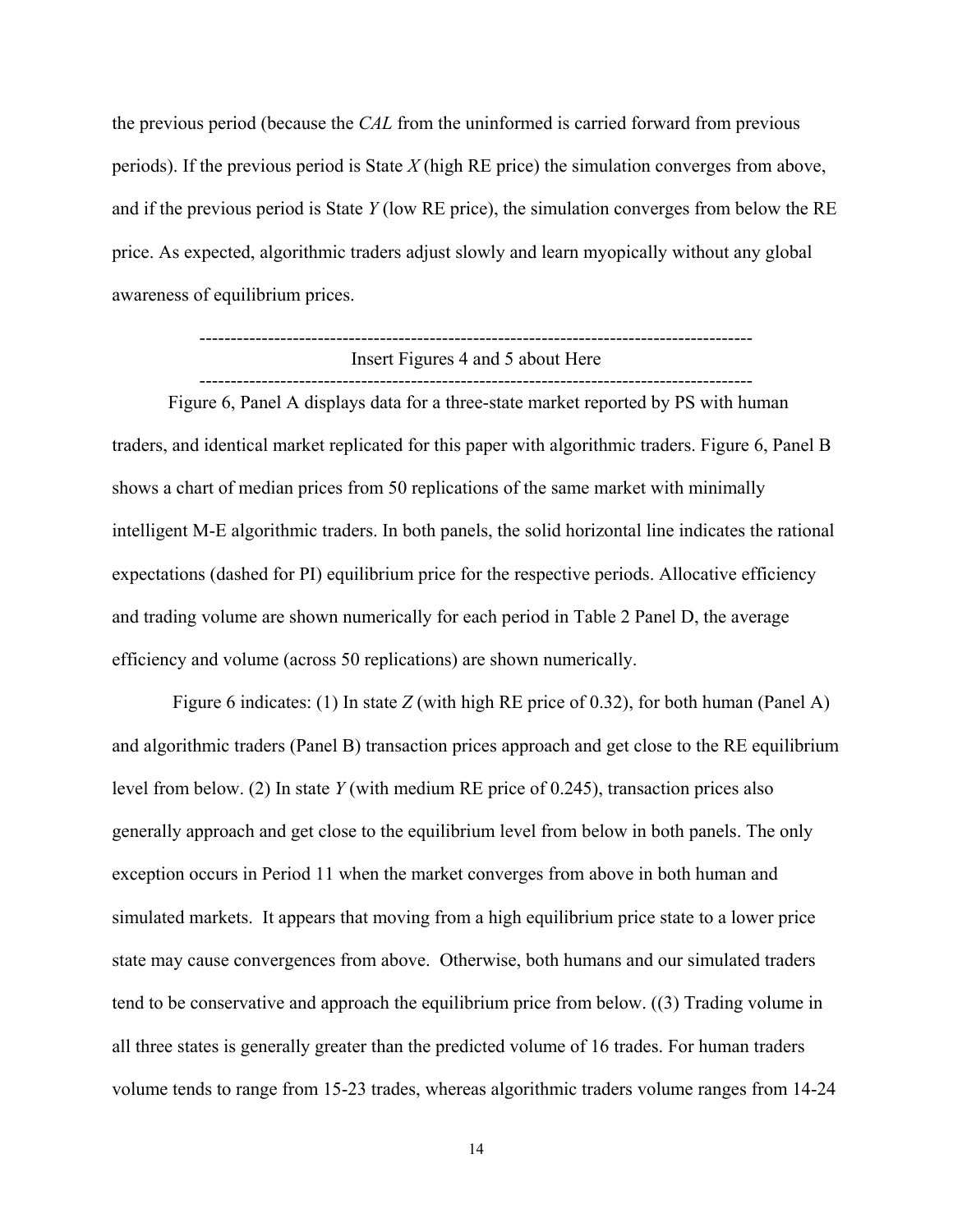trades. (5) In all periods of State *Z* (high RE price), allocative efficiency for human traders is 100% whereas algorithmic traders achieve 99% efficiency. In State *Y* (medium RE price) periods, allocative efficiency of human traders averages 97% (100% efficiency in all periods except the first realization of State *Y*) whereas algorithmic traders achieve 95% efficiency and do not achieve 100% efficiency in any individual period. In State *X* (low RE price) periods, allocative efficiency of human traders averages 88% whereas algorithmic traders achieve 92% efficiency.

#### ----------------------------------------------------------------------------------------- Insert Figure 6 about Here -----------------------------------------------------------------------------------------

Table 2 shows volume and efficiency numerically. Again, it is clear that, outcomes of markets with profit-motivated human and minimally intelligent algorithmic traders exhibit the same central tendencies of convergence towards the predictions of rational expectations models. Apparently, the structural constraints of the market rules, and simple means-end heuristics proposed by Newell and Simon (1972) are sufficient to yield this result even as the number of states in the market increases from 2 states to 3.

#### **3.1 Statistical Analysis of Price Changes, Volume and Efficiency**

To assess price convergence to the rational expectations equilibrium, we report results of a procedure used by Gode and Sunder (1993) who regressed the root mean squared deviation between transaction and RE equilibrium prices on the natural logarithm of the transaction sequence number within a period. If prices move towards RE levels over time, the slope coefficient of this regression should be less than zero. Four panels of Figure 7 show the behavior of this root mean square deviation over time for the four human and simulated market pairs. Results of ordinary least squares regressions of MSD on log of transaction sequence number in human and simulated markets are shown in two triplets in each panel (slope, p-value, and  $R^2$ )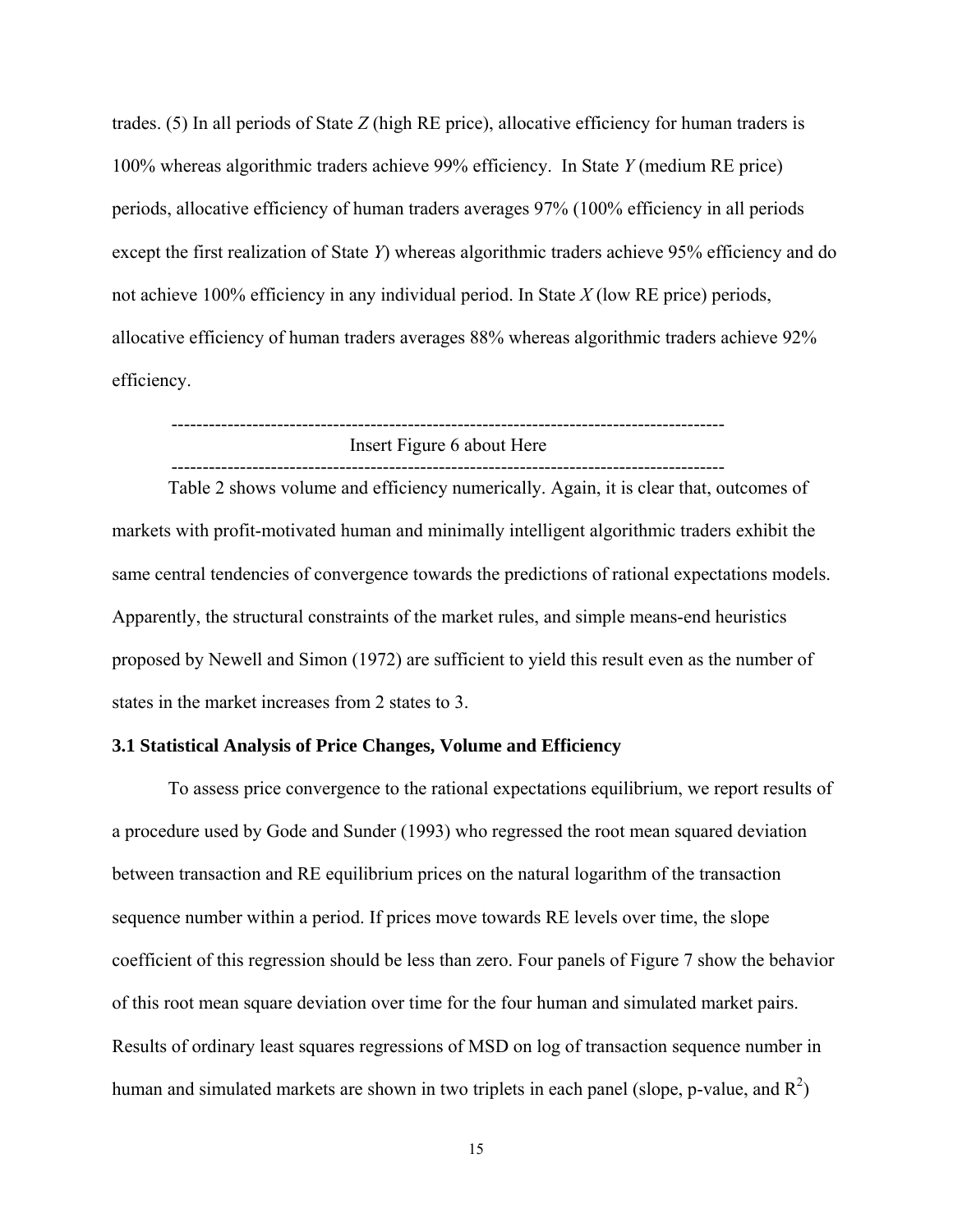respectively. Three of the four human (with the exception of Market 2), as well as all four simulated markets exhibit significant convergence to RE equilibrium, and the zero-slope hypothesis is rejected in favor of negative slope alternative at  $p \le 0.000$  for the seven markets. Explanatory power is generally high with 80% of the reduction in the deviation from RE equilibria being explained by log of transaction sequence number. Figure 7 shows that root mean squared deviation of transaction from RE equilibrium prices tends towards 0.

----------------------------------------------------------------------------------------- Figure 7 about Here -----------------------------------------------------------------------------------------

Across all 32 periods of the four markets, the difference between the trading volume (Figure 8) and efficiency (Figure 9) of human and simulated markets is not statistically different (average volume of simulated market is about one trade greater than for human markets with tstatistic of 1.35 and the average efficiency of simulated markets is 1.6% lower than that of markets with human traders (t-statistic of -1.08). There is no significant difference between the volumes and efficiency of markets with human traders as opposed to algorithmic traders. The inference is not that these simple algorithms capture all or even most of the behavior of the humans; that is not true. However, when seen through the perspective of aggregate market outcomes—prices, allocations, trading volume, and efficiency—these differences get attenuated to a point of statistical insignificance.

----------------------------------------------------------------------------------------- Figure 8 and 9 about Here -----------------------------------------------------------------------------------------

#### **4. Discussion and Concluding Remarks**

We have presented evidence that individual behavior, modeled by simple means-end heuristics and zero-intelligence, yields near-equilibrium market outcomes whose formal derivation requires strong assumptions about optimization by individual agents. Even if this key assumption of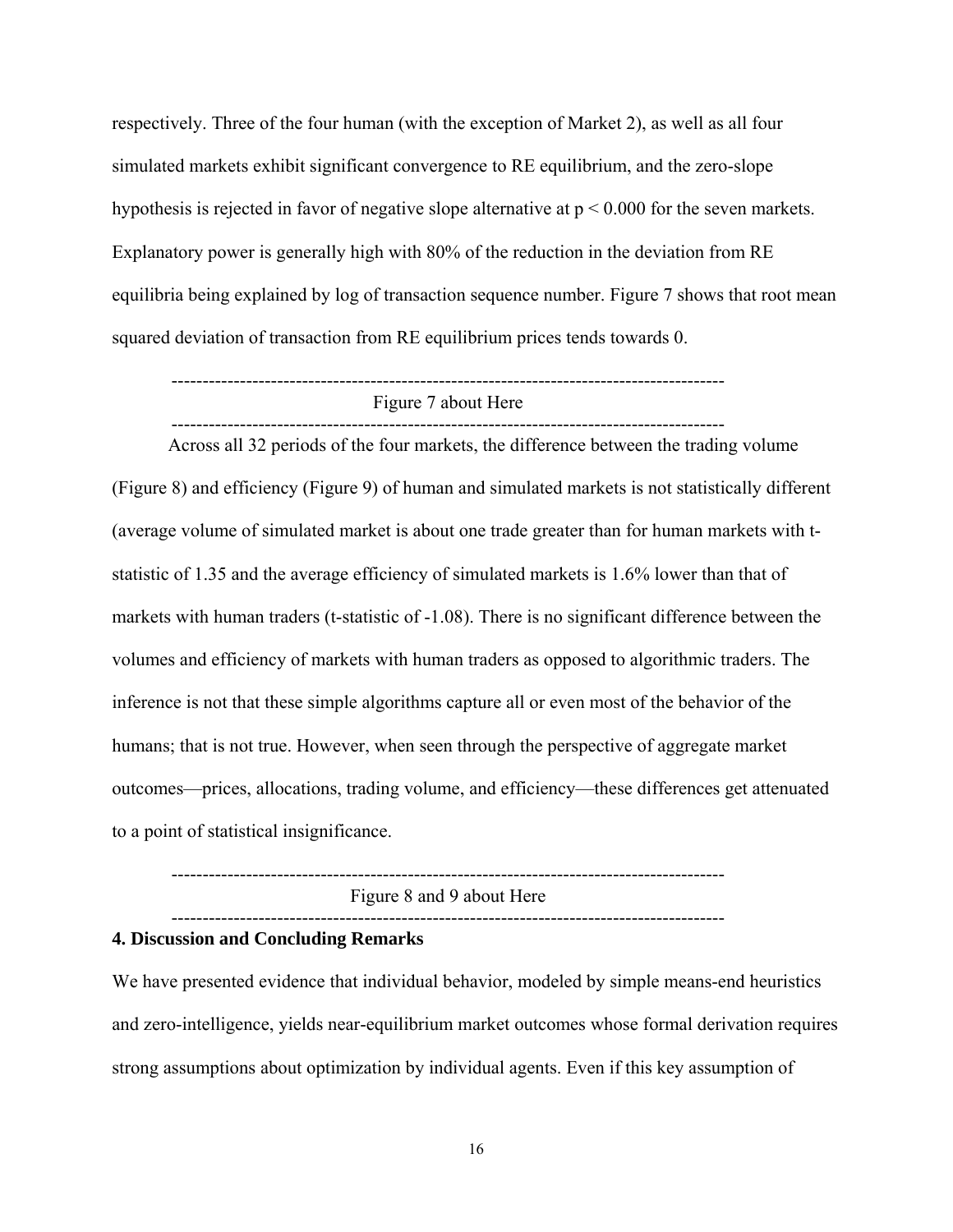theory is descriptively invalid, it does not necessarily undermine the validity and predictive value of the theory at the aggregate level. Our findings are consistent with Gigerenzer et al. (1999) who built on Simon's bounded rationality paradigm by proposing that individuals use "fast and frugal" heuristics to successfully accomplish complex tasks.

The computational or other "cognitive" abilities of our algorithmic traders do not exceed, indeed are far weaker than, the documented faculties of human cognition. Yet, these simulated markets with insider trading based on asymmetric access to information converge to the close proximity of rational expectations equilibria and attain high allocative efficiency. Contrary to claims made in behavioral economics literature (e.g., Tversky and Kahneman 1974, Thaler 1986), we find that individuals using a simple means-end heuristic (analogous to Tversky and Kahneman's 1974 anchor and adjust heuristic) in a market setting generate outcomes close to the rational expectations equilibrium. We interpret the results to suggest that, even in these relatively complex market environments (compared to Gode and Sunder 1993, 1997, and Jamal and Sunder 1996), allocative efficiency of markets remains largely a function of their structure, not intelligence or optimizing behavior of agents. Stress on understanding the role of market structure, rather than human cognition, may help advance our understanding of links between economic theory and market outcomes.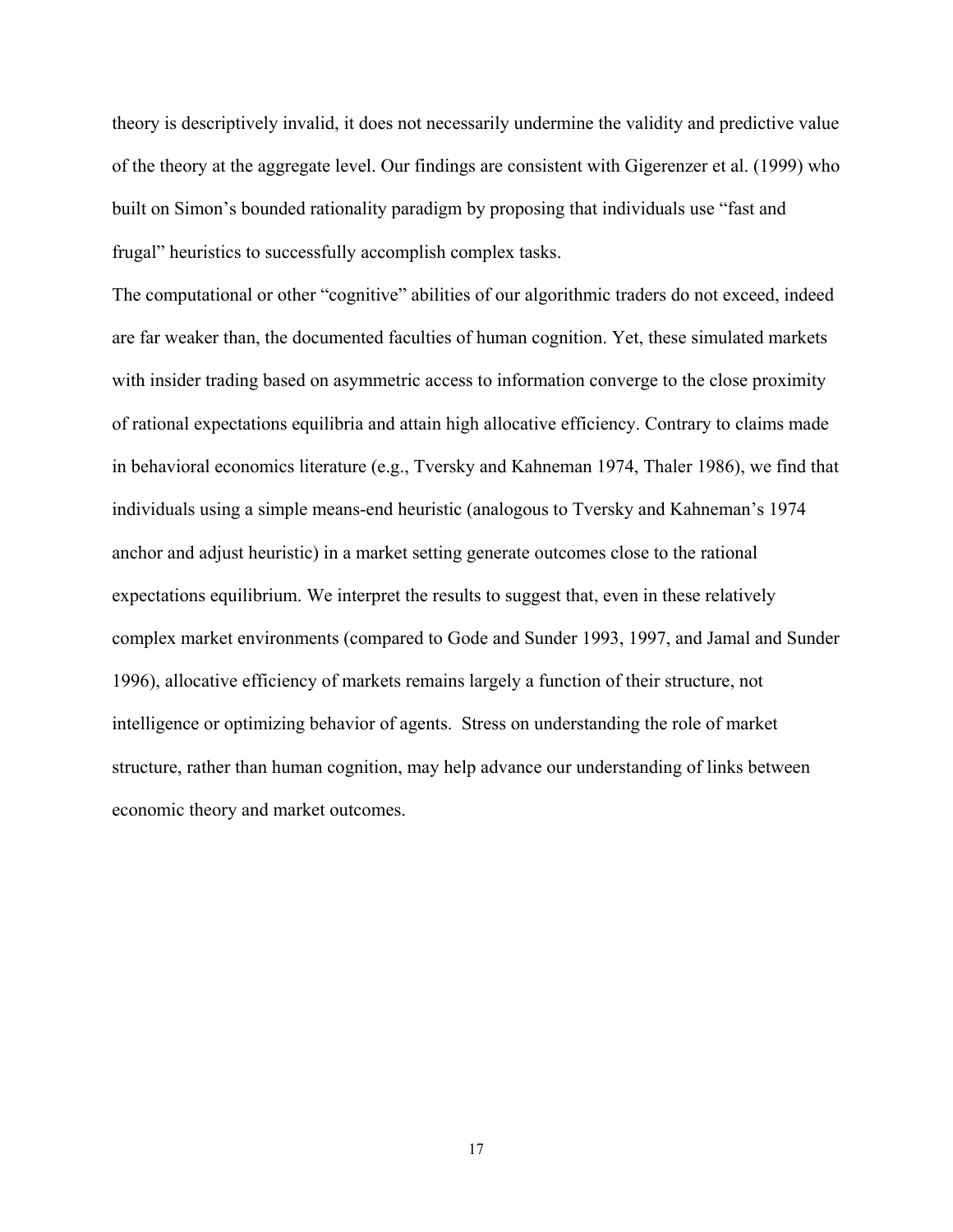## **5**. **References**

- Angerer, Martin, Juergen Huber, Martin Shubik and Shyam Sunder. "An Economy with Personal Currency: Theory and Experimental Evidence." *Annals of Finance*, Volume 6, Number 4, October 2010, 475-509.
- Becker, Gary, "Irrational Behavior and Economic Theory," Journal of Political Economy. Vol 70, (1962), 1-13.
- Forsythe, Robert, and Russell Lundholm. 1990. "Information Aggregation in an Experimental market," Econometrica 58:2 (March), 309-347.
- Forsythe, Robert, Thomas Palfrey and Charles Plott. "Asset Valuation in an Experimental Market." Econometrica, Volume 50, Number 3, May 1982, 537-567.
- Friedman, Milton. "The Methodology of Positive Economics," in Essays in Positive Economics. Chicago: University of Chicago Press, 1953.
- Gigerenzer, Gerd, P. Todd and the ABC Research Group. 1999. *Simple Heuristics That Make us Smart*. Oxford University Press, New York..
- Gode, Dhananjay, and Shyam Sunder, "Allocative Efficiency of Markets with Zero Intelligence Traders: Market as a Partial Substitute for Individual Rationality," The Journal of Political Economy. Vol. 101 No. 1 (February 1993), 119-137.
- Gode, Dhananjay, and Shyam Sunder, "What Makes Markets Allocationally Efficient?" The Quarterly Journal of Economics. (May 1997).
- Huber, Juergen, Martin Shubik and Shyam Sunder."Three Minimal Market Institutions: Theory and Experimental Evidence." *Games and Economic Behavior* 70 (2010) 403–424.
- Huber, Juergen, Martin Shubik and Shyam Sunder. "Sufficiency of an Outside Bank and a Default Penalty to Support the Value of Fiat Money: Experimental Evidence." Cowles Foundation Working Paper, June 12, 2011 (http://faculty.som.yale.edu/shyamsunder/Research/Experimental%20Economics%20and %20Finance/Presentations%20and%20Working%20Papers/Shubik-Huber-Sunder/SufficiencyPaperJune122011%20%282%29.pdf).
- Jamal, Karim, and Shyam Sunder, "Bayesian Equilibrium in Double Auctions Populated by Biased Heuristic Traders," Journal of Economic Behavior and Organizations, Vol 31 (1996), 273 - 291.
- Muth, J.F. (1961). Rational expectations and The Theory of Price Movements. *Econometrica*, 29:315-335.
- Newell, Allan, J.C. Shaw and Herbert A. Simon. Preliminary description of the General Problem Solving Program I (GPS I). CIP Working Paper No.7, (December 1957).
- Newell, Allan, and Herbert A. Simon, Human Problem Solving. Prentice Hall, 1972: Englewood Cliffs, N.J.
- North, Douglas C., Instititions, Institutional Change and Economic Performance. Cambridge University Press,1990: New York, NY.
- Plott, Charles R. and Shyam Sunder, "Efficiency of Controlled Security Markets with Insider Information: An Application of Rational Expectation Models," Journal of Political Economy, Vol. 90, No. 4 (August 1982), 663-698.
- Plott, Charles R. and Shyam Sunder, "Rational Expectations and the Aggregation of Diverse Information in Laboratory Security Markets." Econometrica, Vol. 56, No. 5 (September, 1988), 1085-1118.
- Simon, Herbert A. "A Behavioral Model of Rational Choice," Quarterly Journal of Economics, Vol. 69, (1955), 99-118.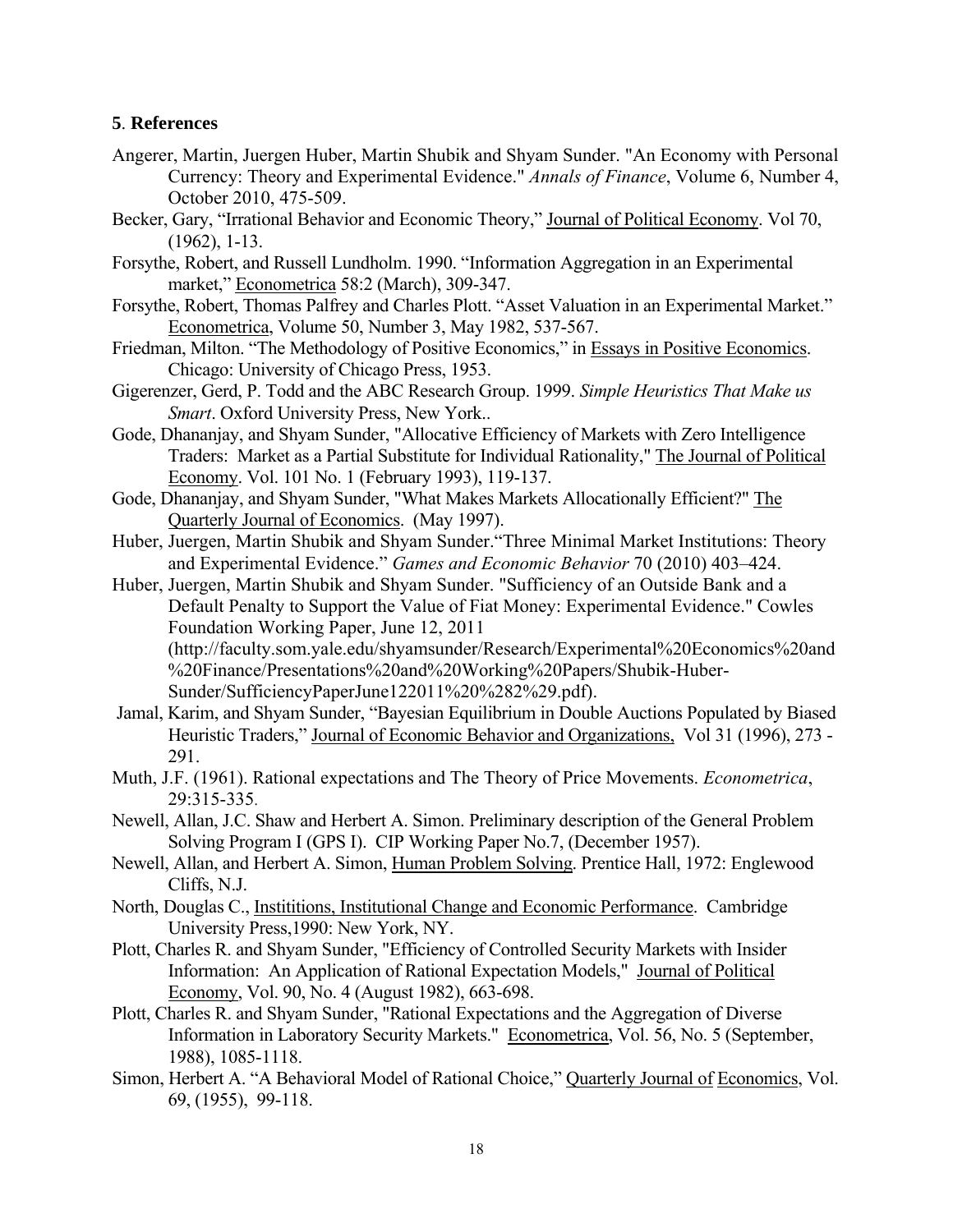- Simon, Herbert. A. "Rational Choice and the Structure of the Environment," Psychological Review, Vol. 63, (1956), 129-138.
- Simon, Herbert A. 1969. The Sciences of the Artificial. Cambridge, Mass.: MIT Press.
- Smith, Vernon L. 1962. "An Experimental Study of Competitive Market Behavior." The Journal of Political Economy, Vol. 70 No. 2, April 1962, 111-137.
- Smith, Vernon L. 2008. *Rationality in Economics: Constructivist and Ecological Forms.*  Cambridge University Press.
- Sunder, Shyam, "Determinants of Economic Interaction: Behavior or Structure." Journal of Economic Interaction and Coordination. Vol. 1 No. 1 (2006); pp. 21-32.
- Thaler, Richard. 1986. "The Psychology and Economics Conference Handbook: Comments on Simon, on Einhorn and Hogarth, and on Tversky and Kahneman." The Journal of Business. Vol. 59 No. 4, Part 2, October 1986, S279-S284.
- Tversky, Amos. and Daniel Kahneman, "Judgment under Uncertainty: Heuristics and Biases," Science, (1974), Vol. 185, 1124-1131.
- Tversky, Amos. and Daniel Kahneman, "Rational Choice and the Framing of Decisions." The Journal of Business. Vol. 59 No. 4, Part 2, October 1986, S251-S278.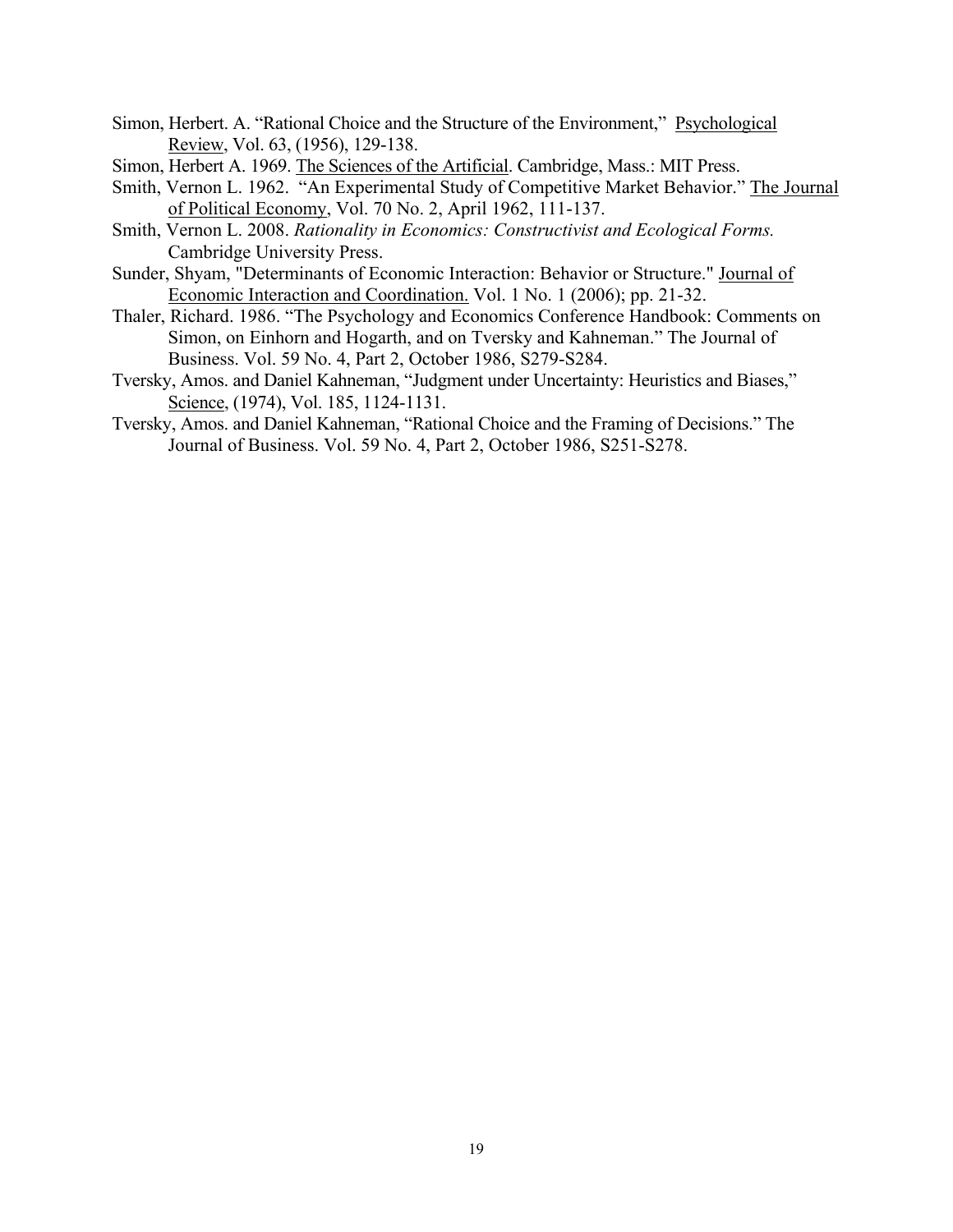| <b>Table 1 – Simulation Parameters</b> |  |
|----------------------------------------|--|
|----------------------------------------|--|

| Market         | Corresponding Market              | <b>State</b> | Probability |        |         | Dividends For Each Trader Type | <b>RE</b> Predictions<br>Price | PI Predictions<br>Price |  |
|----------------|-----------------------------------|--------------|-------------|--------|---------|--------------------------------|--------------------------------|-------------------------|--|
|                |                                   |              |             | Type I | Type II | Type III                       | (Allocation to)*               | (Allocation to)*        |  |
|                |                                   |              |             |        |         |                                |                                |                         |  |
| $\overline{2}$ | Plott and Sunder 1982             | X            | 0.333       | 0.1    | 0.2     | 0.24                           | 0.24(III)                      | $0.266(I_u)$            |  |
|                | Market 2                          | Y            | 0.667       | 0.35   | 0.3     | 0.175                          | 0.35(1)                        | $0.35(I_i)$             |  |
|                |                                   |              |             |        |         |                                |                                |                         |  |
| 3              | Plott and Sunder 1982             | $\mathsf{X}$ | 0.4         | 0.4    | 0.3     | 0.125                          | 0.4(1)                         | $0.4(I_i)$              |  |
| Market 3       |                                   | Υ            | 0.6         | 0.1    | 0.15    | 0.175                          | $0.175$ (III)                  | 0.22(1)                 |  |
|                |                                   |              |             |        |         |                                |                                |                         |  |
| $\overline{4}$ | Plott and Sunder 1982             | X            | 0.4         | 0.375  | 0.275   | 0.1                            | 0.375(1)                       | $0.375(I_i)$            |  |
|                | Market 4                          | Y            | 0.6         | 0.1    | 0.15    | 0.175                          | $0.175$ (III)                  | 0.21(I <sub>u</sub> )   |  |
|                |                                   |              |             |        |         |                                |                                |                         |  |
| 5              | Plott and Sunder 1982<br>Market 5 |              | 0.35        | 0.12   | 0.155   | 0.18                           | 0.18(III)                      | 0.212(I <sub>u</sub> )  |  |
|                |                                   |              | 0.25        | 0.17   | 0.245   | 0.1                            | 0.245(11)                      | $0.245(II_i)$           |  |
|                |                                   |              | 0.4         | 0.32   | 0.135   | 0.16                           | 0.32(1)                        | $0.32(I_i)$             |  |
|                |                                   |              |             |        |         |                                |                                |                         |  |

Plott and Sunder (1982) conducted an experiment with profit oriented human traders to ascertain whether they traded at prices (and quantities) predicted by rational expectations models. Table 1 shows the parameters used in the experiment and the predictions about price and which trader type should hold securities in these markets. Our simulation uses the same parameters as those used in the PS experiment.

\*Allocation code: I, II, and III for all traders of types I, II, and III respectively. I<sub>i</sub> for informed traders of type I, I<sub>u</sub> for uninformed traders of type I, and similarly for informed and uninformed traders of types II and III.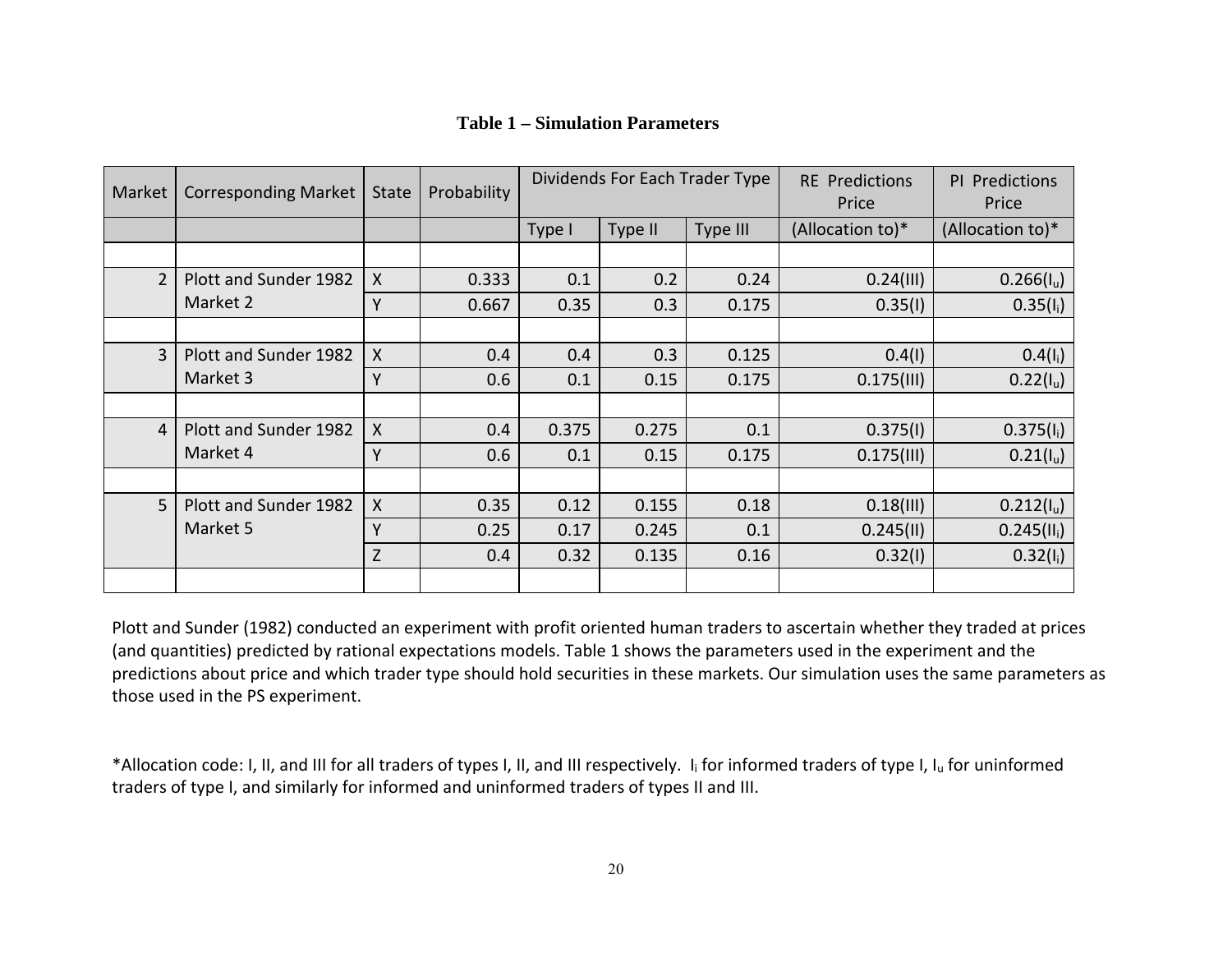#### **Table 2: Transaction and Efficiency Data**

| Period (State)       | 7 (X) | 8(Y)   | 9(X)  | 10(Y)  | 11 (Y) | Avg.    |
|----------------------|-------|--------|-------|--------|--------|---------|
|                      | 22    | 19     | 17    | 19     | 20     | 19.4    |
| Human Data           | (57%) | (100%) | 70%)  | (100%) | (100%) | (85.4%) |
|                      | 19    | 25     | 16    | 25     | 21     | 21.2    |
| Simulation (50 Reps) | 78%)  | (99%)  | (83%) | (99%)  | (98%)  | (91.4%) |

Panel A - Number of Transactions (Efficiency Levels) of Market 2

## Panel B – Number of Transactions (Efficiency Levels) of Market 3

| <b>Period (State)</b> | 3(Y)  | (X)    | 5 (Y) | 6(Y)  | 7(X)      | 8(Y)  | 9(X)   | 10(Y) | Avg.    |
|-----------------------|-------|--------|-------|-------|-----------|-------|--------|-------|---------|
|                       | 15    | 19     | 15    | 14    | 19        | 14    | 15     | 15    | 15.8    |
| Human Data            | '79%. | (100%) | (88%) | (89%) | $(100\%)$ | (98%) | (100%) | (99%  | (94.1%) |
|                       | 14    | 25     | 12    | 14    | 25        | 12    | 25     | 12    | 17.4    |
| Simulation (50 Reps)  | (87%) | (100%) | (81%) | (87%) | $(100\%)$ | (81%) | (100%) | (80%  | (89.5%) |

Panel C – Number of Transactions (Efficiency Levels) of Market 4

| <b>Period (State)</b> | 5 (Y) | 6(X)   | 7 (Y) | 8(Y) | 9(X)      | 10(Y)    | 11 (X)    | 12 (Y) | 13(X)  | Avg.    |
|-----------------------|-------|--------|-------|------|-----------|----------|-----------|--------|--------|---------|
|                       | 17    | 23     | 17    | 12   | 20        | 14       | 21        | 18     | 21     | 18.1    |
| Human Data            | (92%) | 100%)  | (95%) | (93% | $(100\%)$ | (94%     | $(100\%)$ | (94%)  | (100%) | (96.4%) |
|                       | 14    | 25     | 12    | 14   | 25        | 12       | 24        | 12     | 24     | 18.0    |
| Simulation (50 Reps)  | (90%) | '100%) | (81%) | (88% | $(100\%)$ | $(80\%)$ | $(100\%)$ | (81%)  | (100%) | (94.1%) |

Panel D – Number of Transactions (Efficiency Levels) of Market 5

| <b>Period (State)</b> | 4(X)  | 5 (X) | 6 (Y) | (Z)    | (Z)              | 9 (Y'     | 10(Y)  | 11(X) | 12 (Y) | 13(2)   | Avg.    |
|-----------------------|-------|-------|-------|--------|------------------|-----------|--------|-------|--------|---------|---------|
|                       | 15    | 16    |       | 20     | 23               | 21        | 20     | 18    | 18     | 16      | 18.4    |
| Human Data            | (82%) | (94%) | (87%) | `100%) | $^{\prime}100\%$ | $(100\%)$ | (100%) | (87%  | (100%) | $100\%$ | (95%)   |
| Simulation            | 14    | 16    | 22    | 23     | 24               | 16        | 21     | 13    | 22     | 23      | 19.4    |
| $(50$ Reps)           | (93%) | (95%) | (99%) | '99%)  | (98%)            | (87%)     | (97%)  | (87%  | (99%   | (99%)   | (95.3%) |

Plott and Sunder (1982) conducted an experiment with profit oriented human traders to ascertain whether they traded at prices (and quantities) predicted by rational expectations models. Table 2 shows the number of transactions and efficiency levels attained by human traders, as well as simulated algorithmic traders who use a simple linear heuristic to update aspiration levels. The behavior of simulated traders is qualitatively similar to that of human traders with respect to both number of transactions and efficiency levels in all markets simulated, and across all state realizations.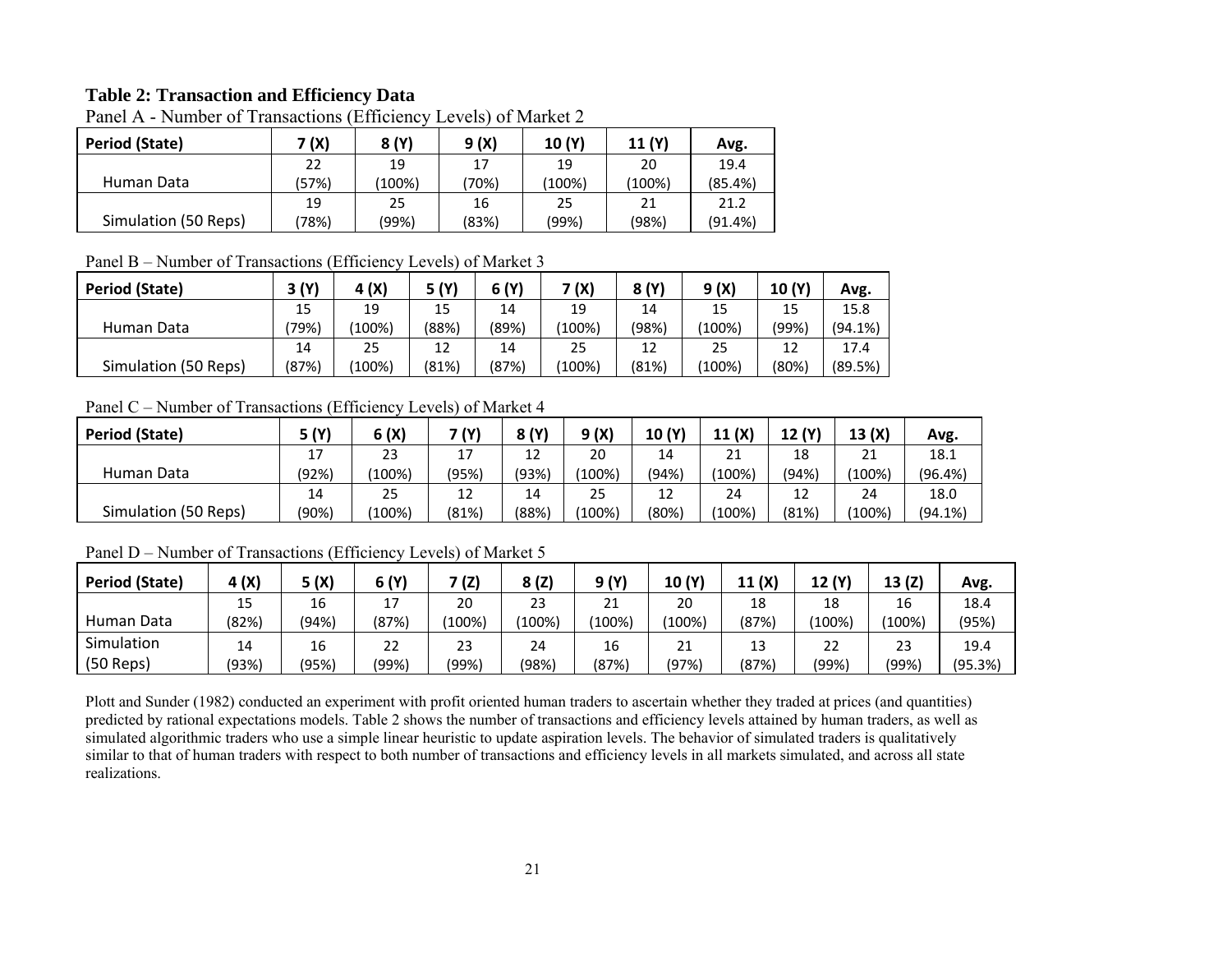

**Figure 1: Bid, Ask, and Transactions Algorithm** 

The algorithmic traders in our simulated markets send a message by first drawing a random number from a uniform distribution bounded by 0 and 1. If the number is less than or equal (greater than) to 0.5, the message is a bid (ask). If the message is a bid, the trader draws a second random number from a uniform distribution bounded by 0 and the current aspiration level (*CAL*). If the message is an ask, the second random number is drawn from a uniform distribution between *CAL* and 1. If the trader's bid is more than the highest current bid in the market, the former becomes the current bid. If the trader's ask is less than the current (lowest) ask, then the former becomes the current ask in the market. When the market bid is equal to (or exceeds) the market ask, a trade occurs at the mid-point of the bid and ask. Visit www.zitraders.com for outline of the code.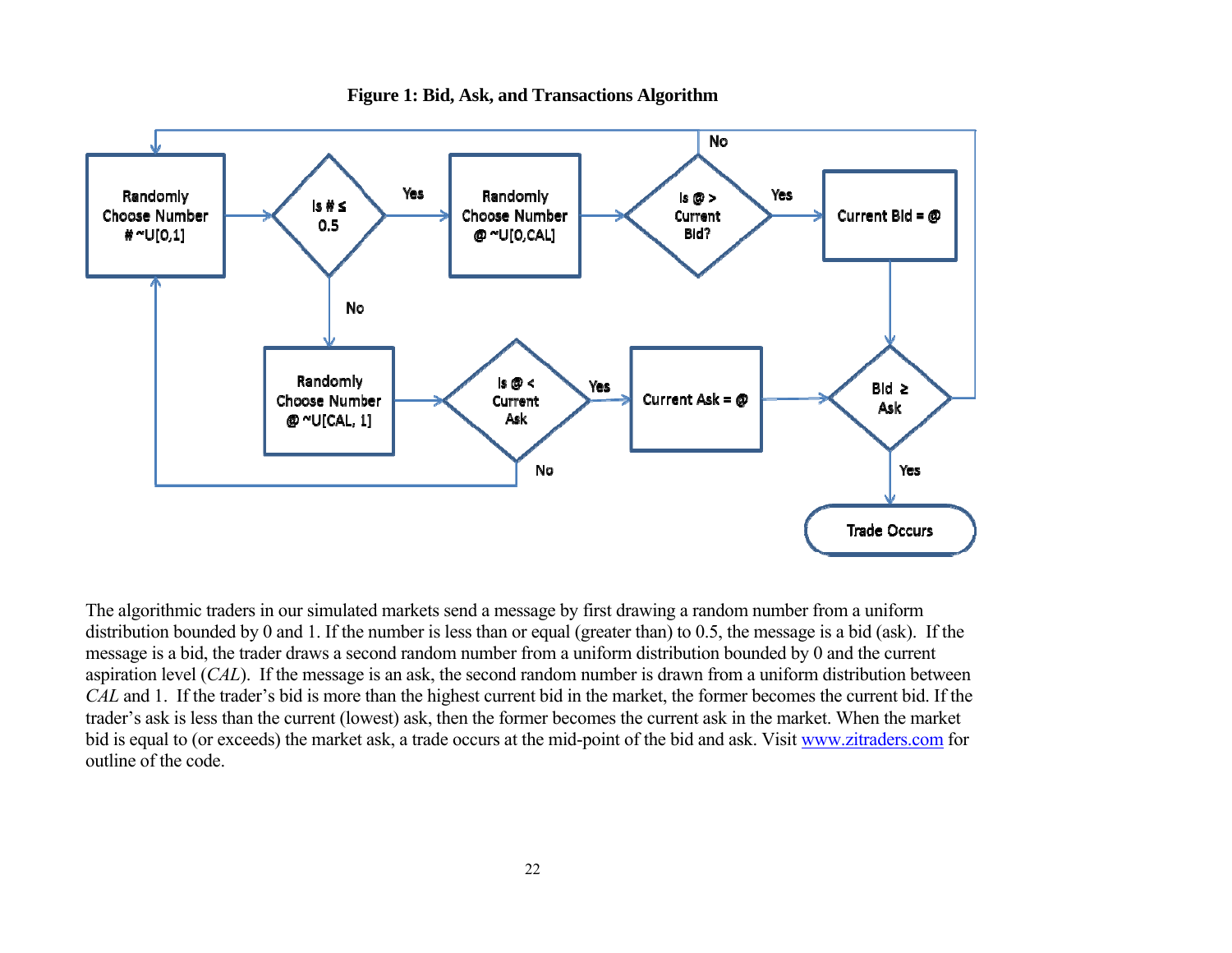

**Figure 2: Algorithm for Setting Current Aspiration Levels (CAL's)\*** 

\*There are two types of traders in our simulated markets--informed and uniformed. They set a current aspiration level (*CAL*) to generate bids and asks. The informed (insider) traders get a perfect signal about the realized state and set their *CAL* = their dividend in that state. The uninformed traders set their *CAL*= expected value, and then update it using a simple linear updating rule after each transaction. The end-of-period *CAL* of uninformed traders is carried forward to the next period. Informed traders do not carry forward *CAL* from previous periods. Visit www.zitraders.com for outline of the code.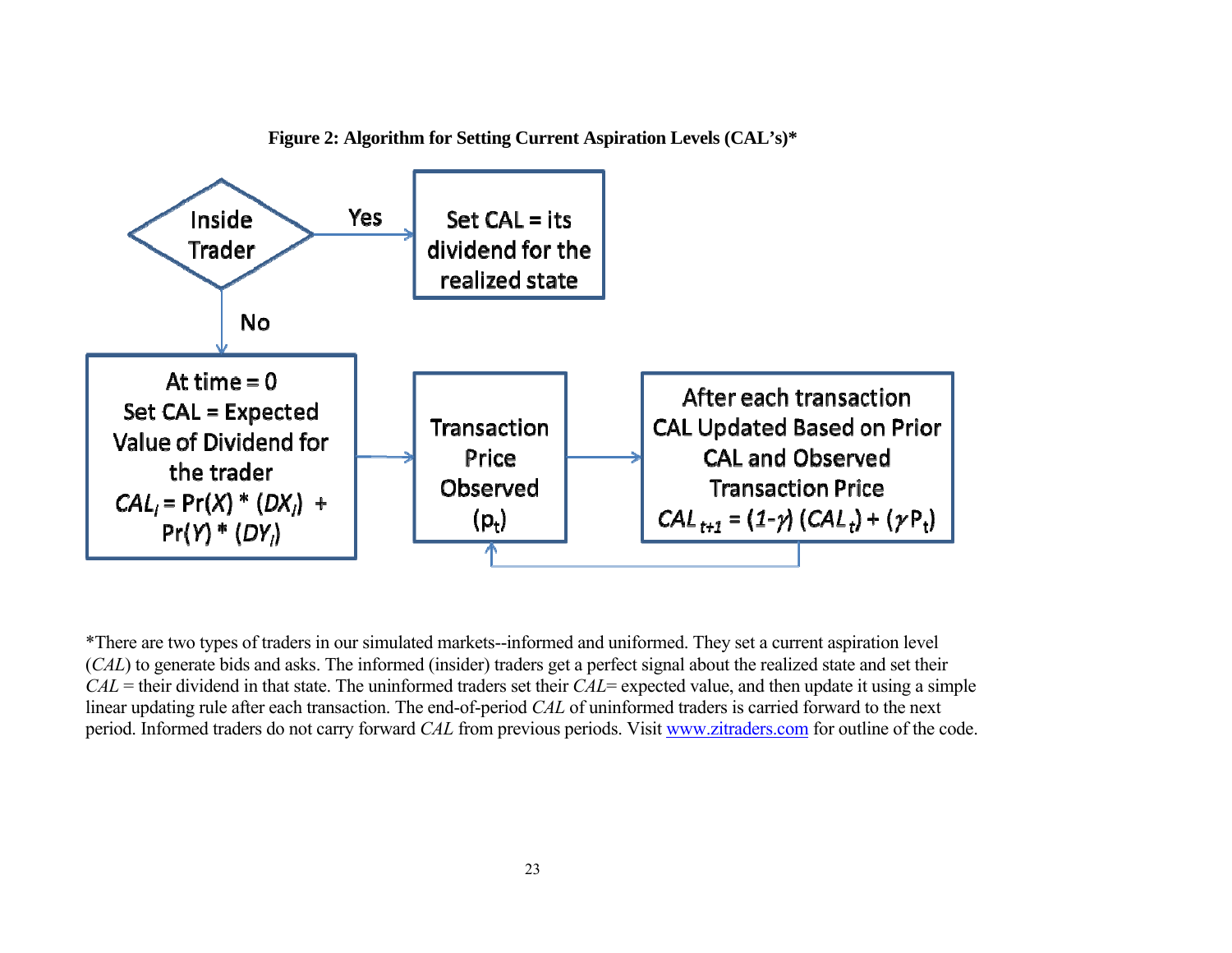

Figure 3 plots the price paths for periods 7-11 of Market 2 in Plott and Sunder (1982) where participants have different information sets. Panel A provides the price history observed using human participants in PS. Panel B provides data from 50 replications of a computer simulation using algorithmic traders. In both panels the solid grey line is the rational expectations (RE) predicted price while the dashed line is the prior information (PI) predicted price. Each dot in Panel B is an observed price and the dark line is the median price observed over 50 replications. The price cloud (of dots) shows the range of prices and how it decreases over time.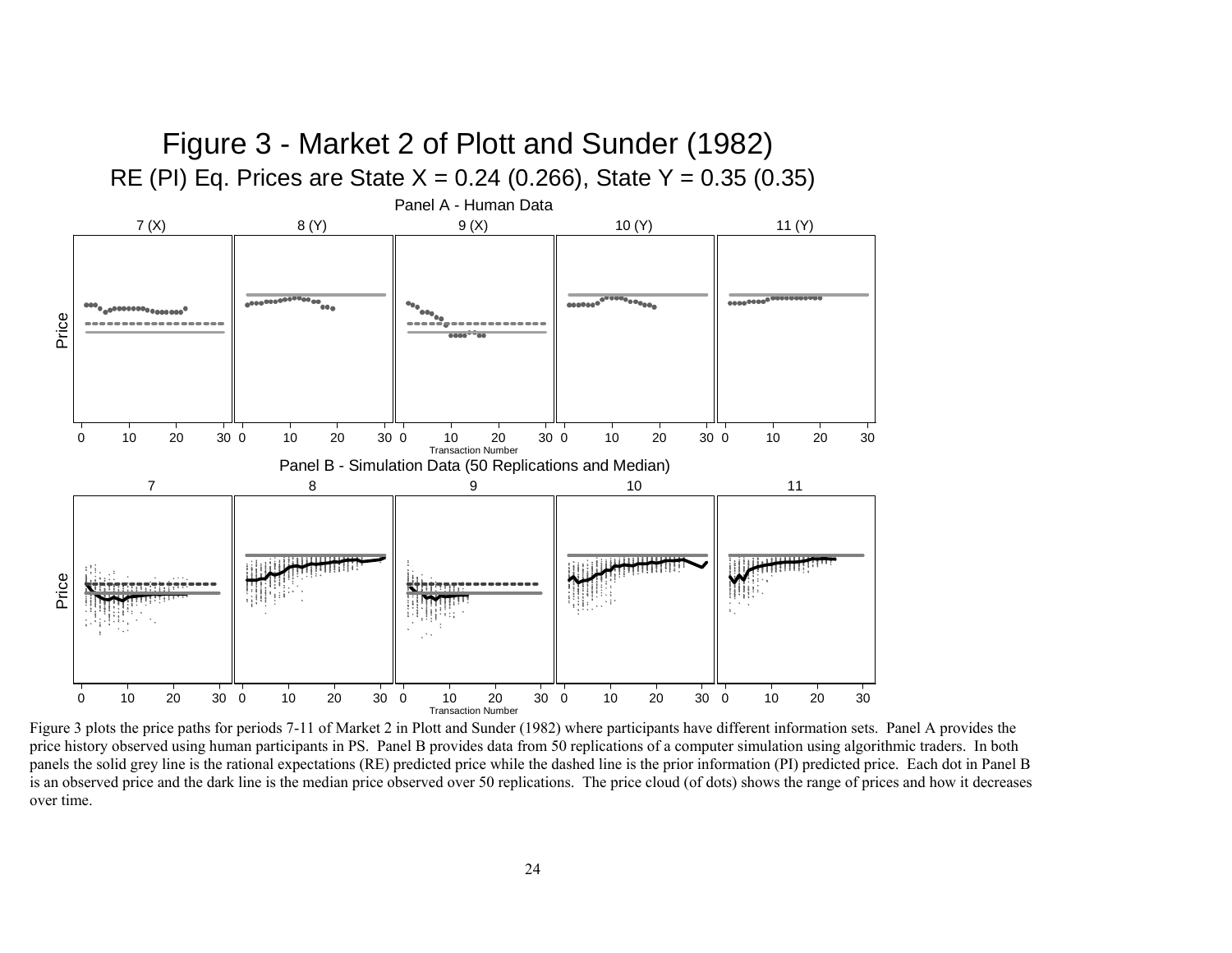

Figure 4 plots the price paths for periods 3-10 of Market 3 in Plott and Sunder (1982) where participants have different information sets. Panel A provides the price history observed using human participants in PS. Panel B provides data from 50 replications of a computer simulation using algorithmic traders. In both panels the solid grey line is the rational expectations (RE) predicted price while the dashed line is the prior information (PI) predicted price. Each dot in Panel B is an observed price and the dark line is the median price observed over 50 replications. The price cloud (of dots) shows the range of prices and how it decreases over time.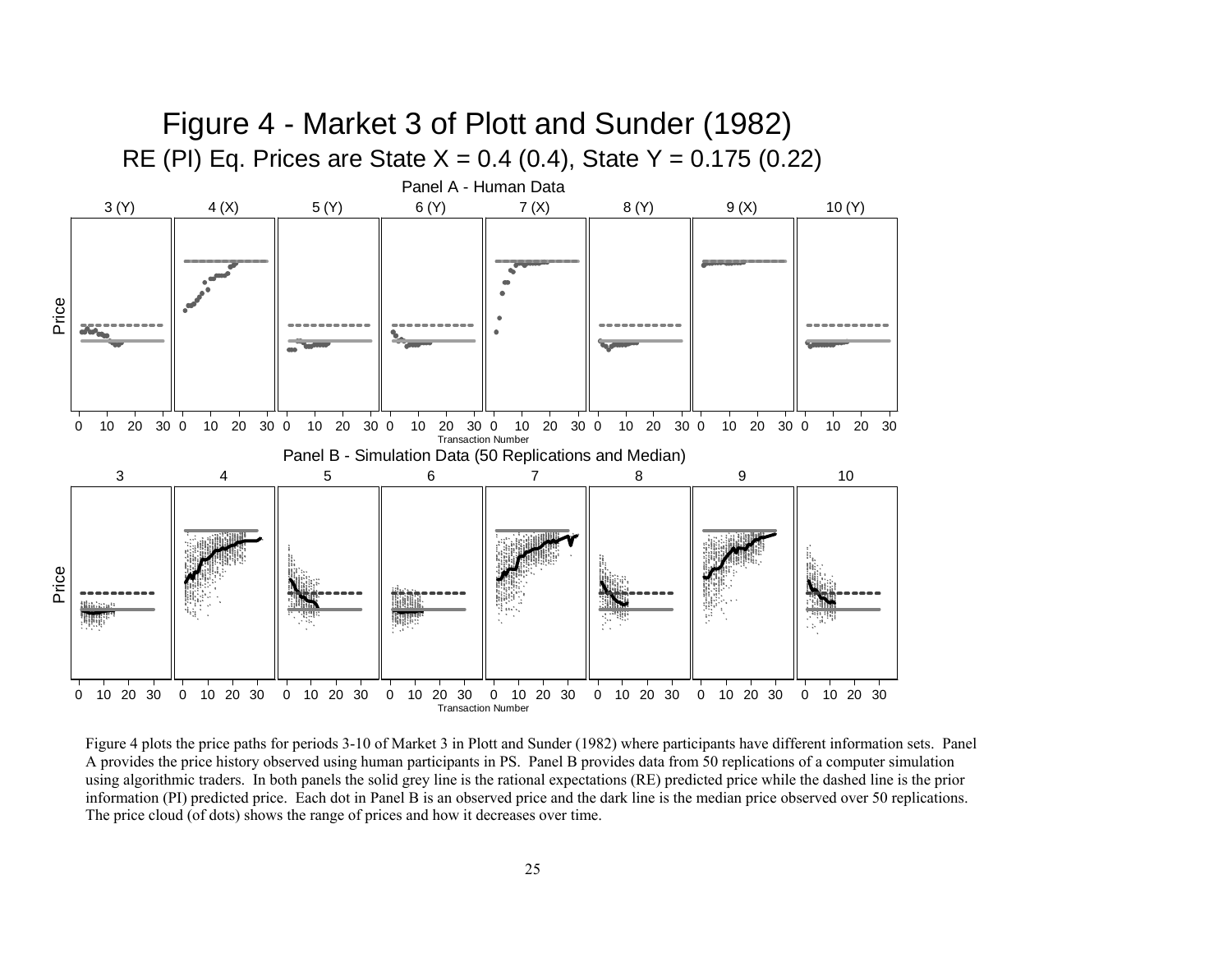

Figure 5 plots the price paths for periods 5-13 of Market 4 in Plott and Sunder (1982) where participants have different information sets. Panel A provides the price history observed using human participants in PS. Panel B provides data from 50 replications of a computer simulation using algorithmic traders. In both panels the solid grey line is the rational expectations (RE) predicted price while the dashed line is the prior information (PI) predicted price. Each dot in Panel B is an observed price and the dark line is the median price observed over 50 replications. The price cloud (of dots) shows the range of prices and how it decreases over time.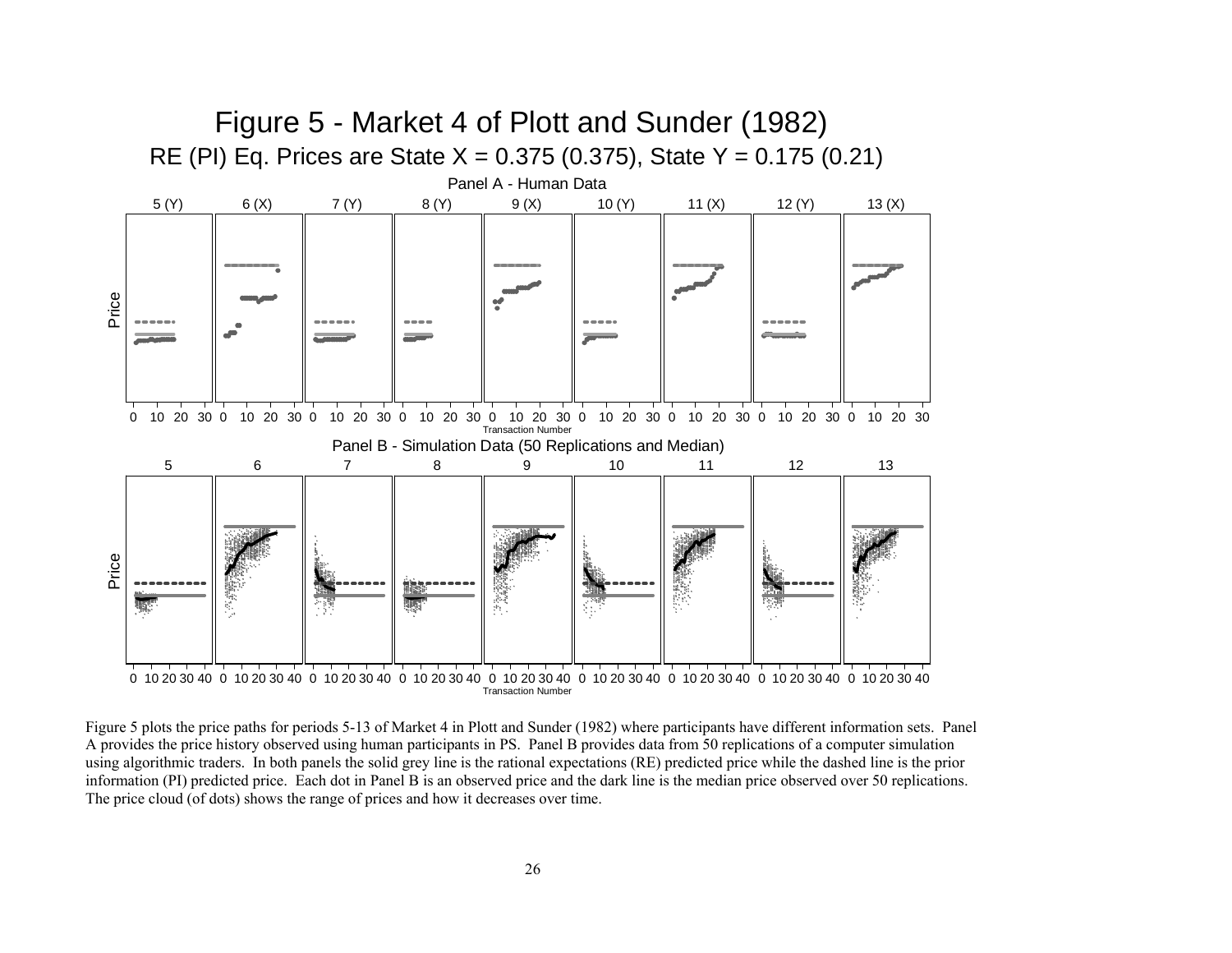

Figure 6 plots the price paths for periods 4-13 of Market 5 in Plott and Sunder (1982) where participants have different information sets. Panel A provides the price history observed using human participants in PS. Panel B provides data from 50 replications of a computer simulation using algorithmic traders. In both panels the solid grey line is the rational expectations (RE) predicted price while the dashed line is the prior information (PI) predicted price. Each dot in Panel B is an observed price and the dark line is the median price observed over 50 replications. The price cloud (of dots) shows the range of prices and how it decreases over time.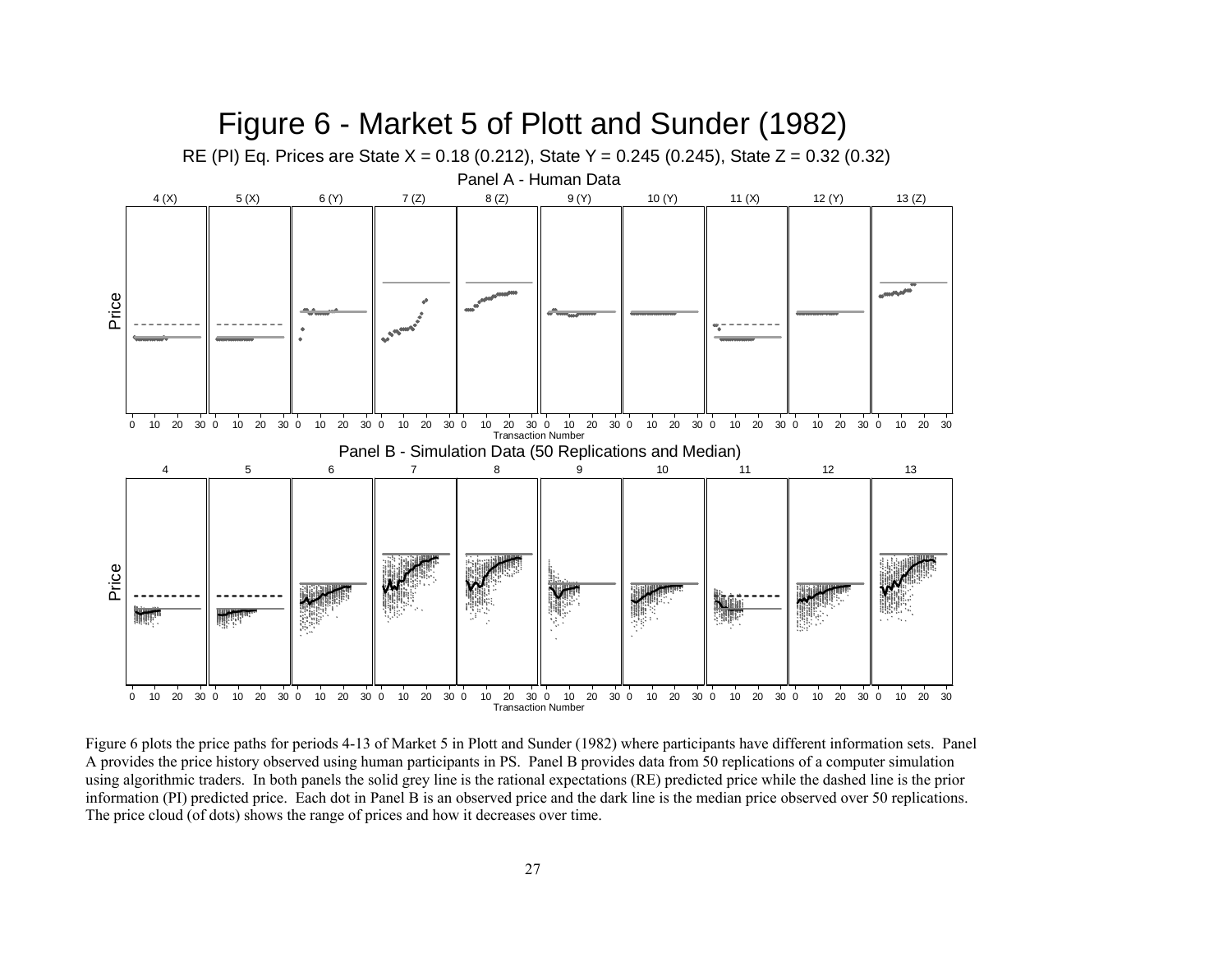

**Figure 7: Root Mean Squared Deviation of Prices from Equilibrium vs. Transaction Number**

To assess price convergence over time towards the rational expectations price, Figure 7 plots the root mean square deviation of prices from the rational expectations equilibrium by transaction number for both the Plott and Sunder (1982) human traders and the algorithmic traders in our simulation. For both human and simulated traders the root mean square price deviation tends towards zero. For human Market 4, the first five root mean squared deviation observations are more than 0.02 for a maximum of 0.145 for transaction 3, and do not appear in the chart. The yscale is chosen to highlight the relationships for the remaining data. OLS regression ( $MSD = \alpha + \beta \ln$  transaction No.) estimates of  $\beta$ , *p*-value and  $R^2$  for human and algorithmic markets are shown numerically inside each chart. For example, the human participants in market 5 have the following values:  $\beta = -0.00082$ , p-value = 0.000 and  $R^2 = 0.90$ . These results show that observed prices are converging towards the RE equilibrium price in all markets except for human participants in Market 2.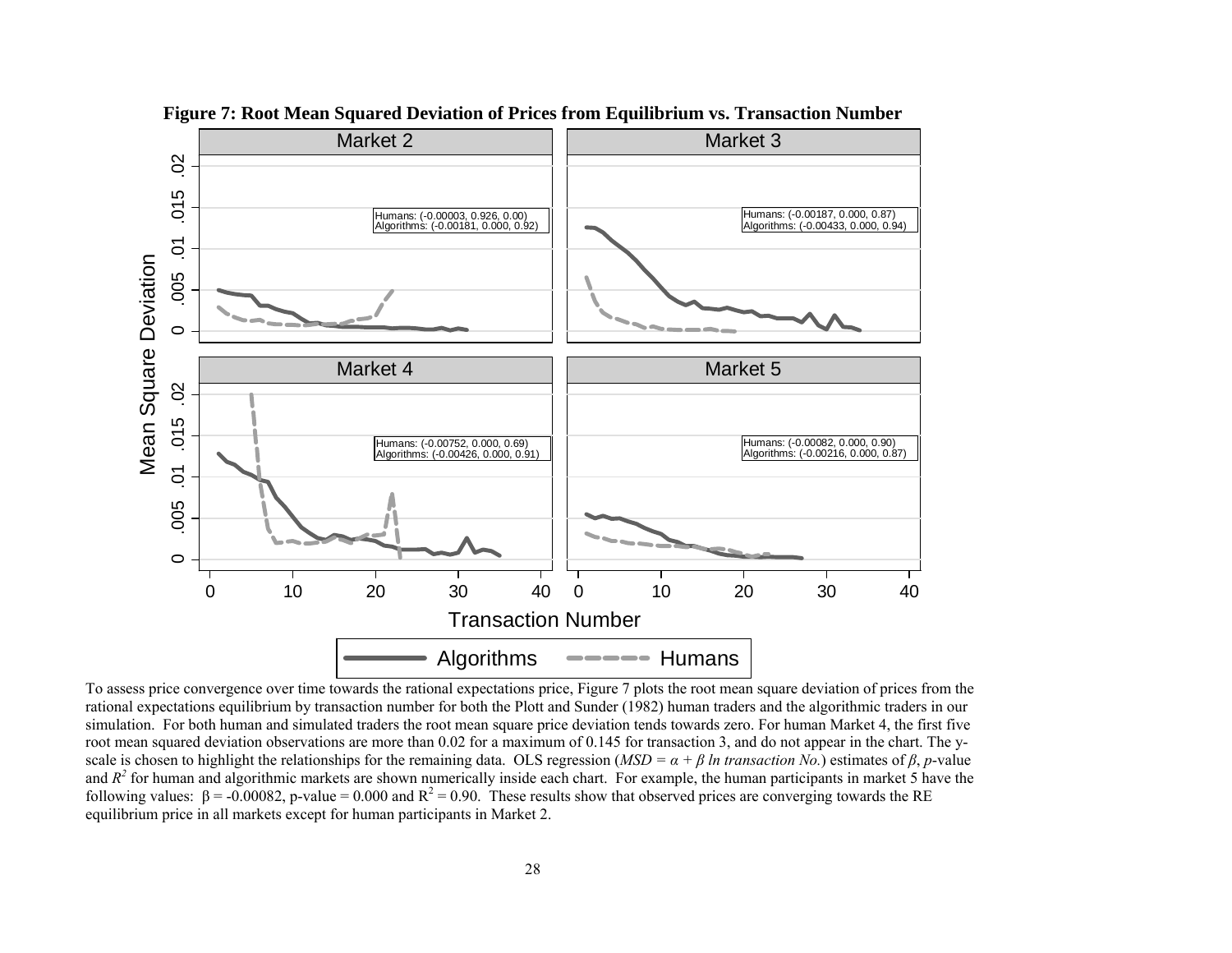

#### **Figure 8: Comparison of Transaction Volume by Market and Period**

Figure 8 provides a comparison of the number of transactions for both the Plott and Sunder (1982) human traders and our algorithm traders. The mean volume for human traders is 17.81 over 32 periods. The mean volume for the algorithmic traders is 18.78 over 32 periods. Overall the mean difference between the human and algorithmic traders is 0.97 (t-statistic 1.35 is not significant at 5% level) across all 32 periods.